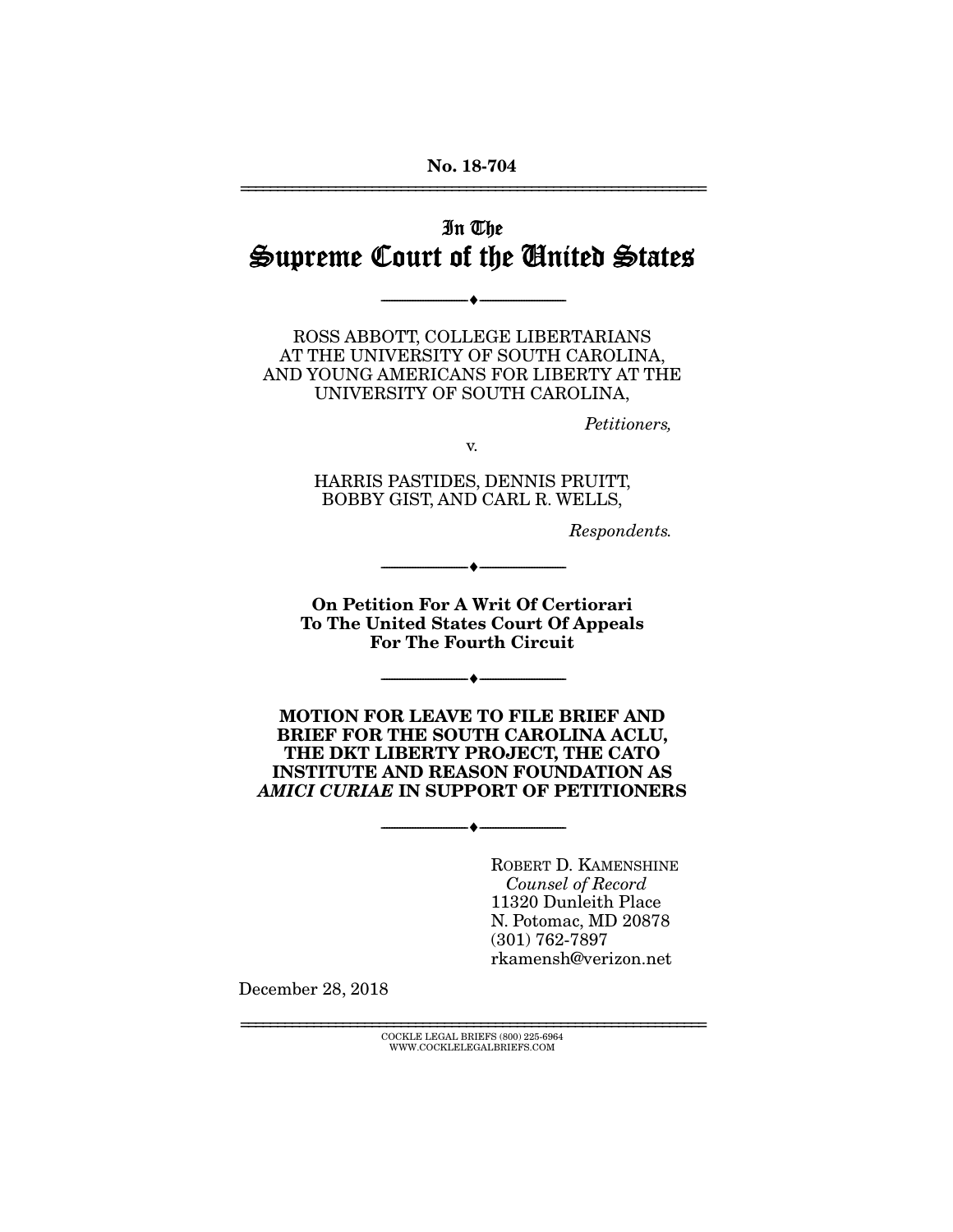### MOTION FOR LEAVE TO FILE BRIEF AS *AMICI CURIAE* SUPPORTING PETITIONERS

 The American Civil Liberties Union of South Carolina, DKT Liberty Project, Cato Institute, and Reason Foundation hereby move, pursuant to Supreme Court Rule 37.2, for leave to file a brief *amici curiae* in support of the petition for a writ of certiorari to the United States Court of Appeals for the Fourth Circuit. All parties were provided with timely notice of intent to file the brief. The petitioners consented. The respondents declined to consent. A copy of the proposed brief is attached. This case deeply concerns the *amici*, which are dedicated to the preservation of individual liberty.

 The American Civil Liberties Union ("ACLU") of South Carolina is a state affiliate of the national ACLU. The ACLU of South Carolina's mission is to advance the cause of civil liberties in South Carolina, with emphasis on rights of free speech, free assembly, freedom of religion, and due process of law, and to take all legitimate action in the furtherance of such purposes without political partisanship.

 The DKT Liberty Project ("DKT") is a nonprofit organization founded to promote individual liberty against encroachment by all levels of government. DKT is committed to protecting privacy, guarding against government overreaching, and protecting the freedom of all citizens to engage in expression without government interference. DKT has filed numerous friend-of-the-court briefs supporting free speech rights.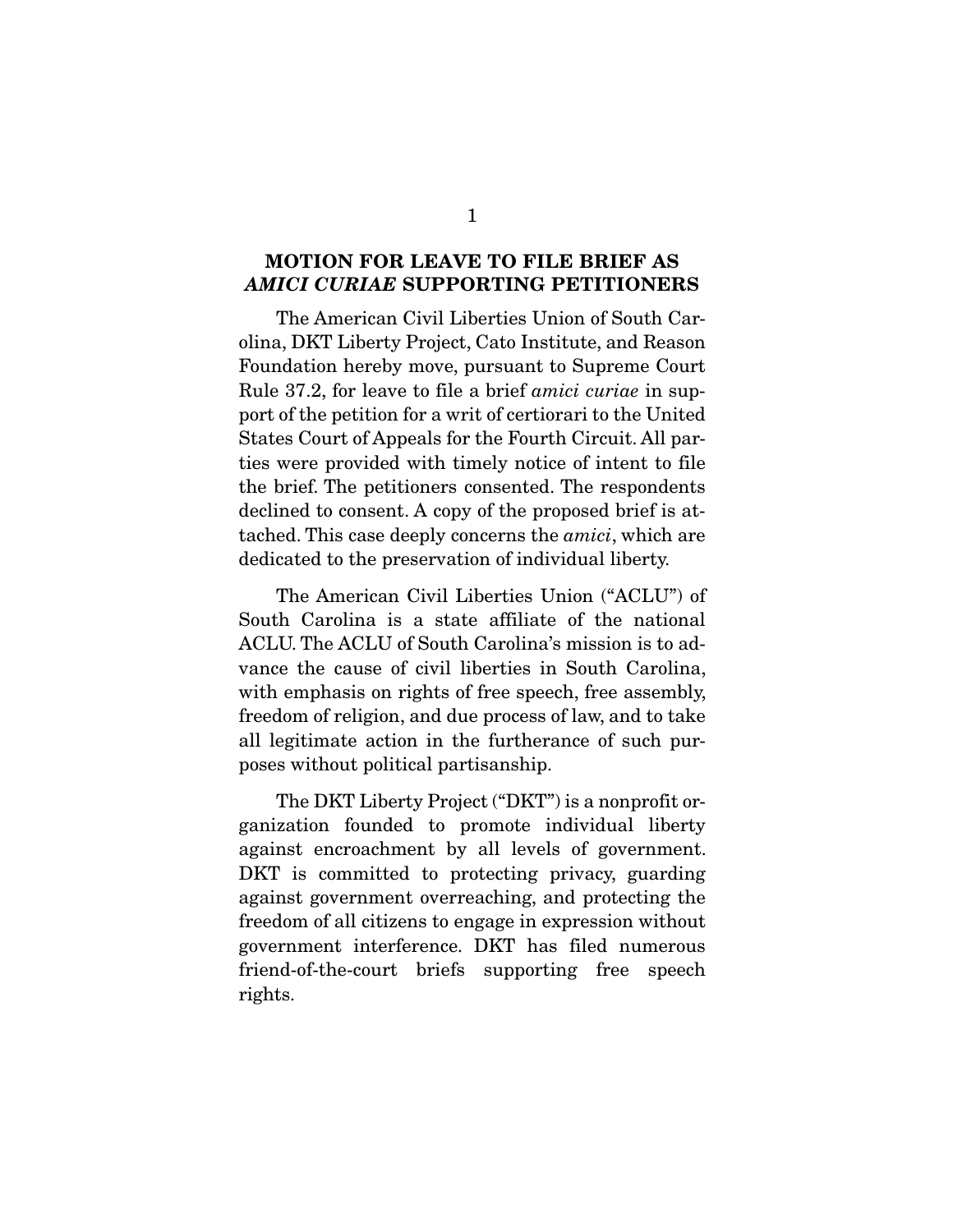The Cato Institute is a nonpartisan public-policy research foundation dedicated to advancing the principles of individual liberty, free markets, and limited government. Cato's Robert A. Levy Center for Constitutional Studies was established to restore the principles of constitutional government that are the foundation of liberty. To these ends, Cato conducts conferences and publishes books, studies, and the annual *Cato Supreme Court Review*. This case concerns Cato because free discourse by students at public institutions of higher learning is vital to the advancement of individual liberty.

 Reason Foundation, established in 1978, is a nonpartisan and nonprofit public-policy organization dedicated to advancing a free society. Reason develops and promotes policies that advance free markets, individual liberty, and the rule of law. To support these principles, Reason publishes *Reason* magazine, produces commentary on its websites, and issues policy research reports. And in significant public-policy cases, Reason selectively files *amicus curiae* briefs.

*Amici* have no direct interest, financial or otherwise, in the outcome of this case. Their sole interest in filing this brief is to safeguard the First Amendment rights of public college students. Three of the four *amici*—The ACLU of South Carolina, The DKT Liberty Project, and Reason Foundation—were *amici* before the court of appeals. Accordingly, The ACLU of South Carolina, The DKT Liberty Project, The Cato Institute, and Reason Foundation respectfully request that they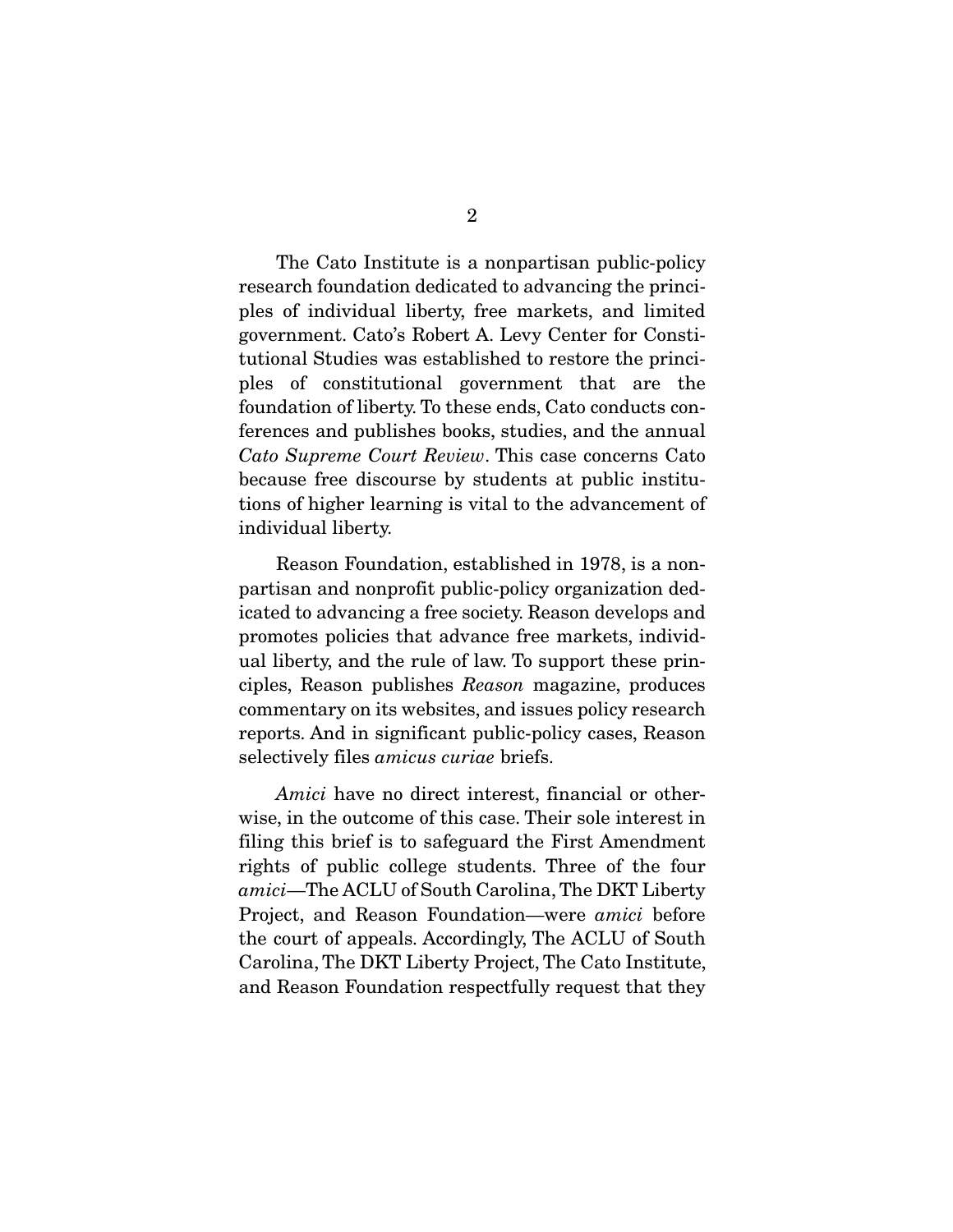be allowed to participate in this case by filing the attached brief.

> ROBERT D. KAMENSHINE *Counsel of Record*  11320 Dunleith Place N. Potomac, MD 20878 (301) 762-7897 rkamensh@verizon.net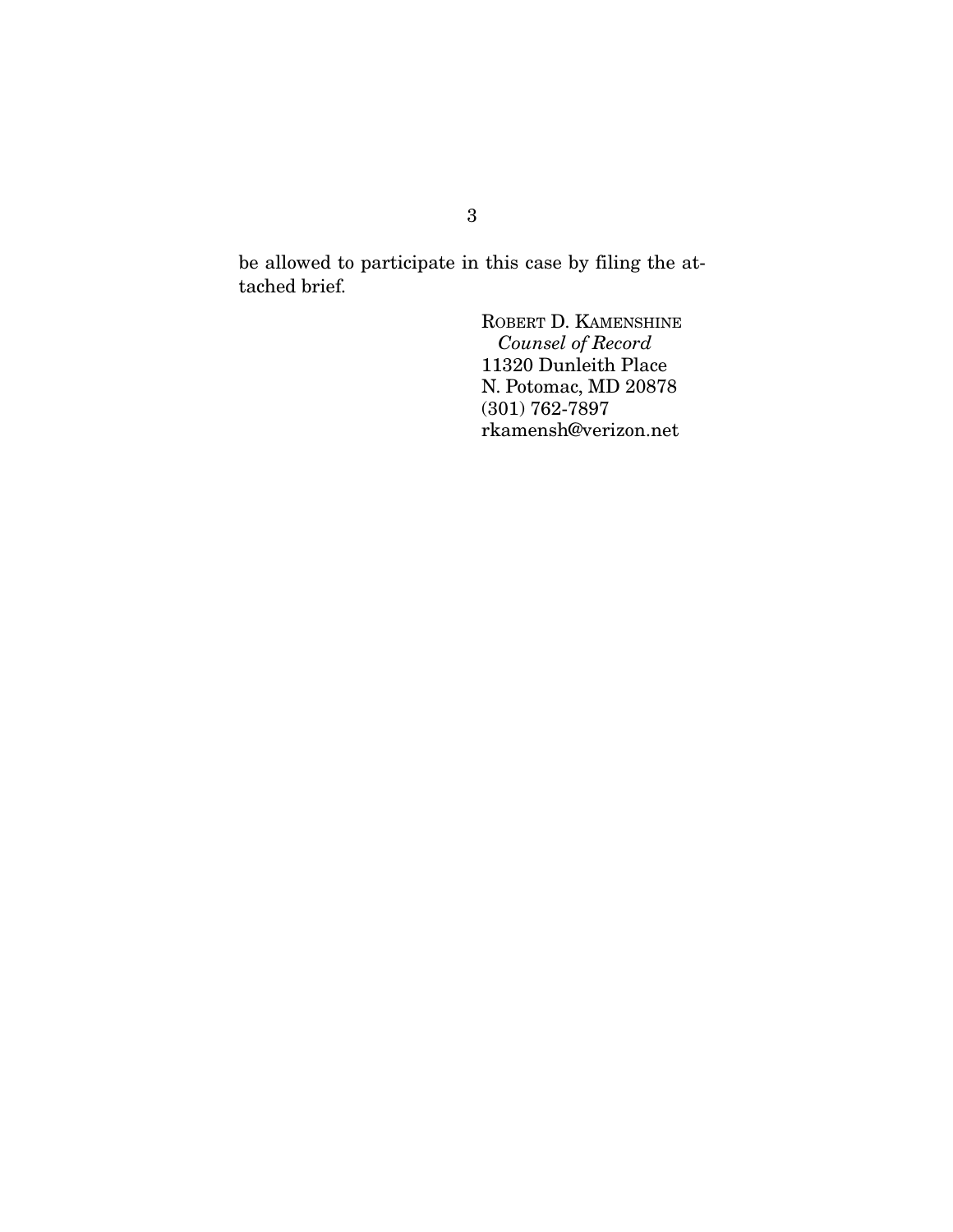# TABLE OF CONTENTS

Page

| <b>MOTION FOR LEAVE TO FILE BRIEF AS AMICI</b><br><b>CURIAE SUPPORTING PETITIONERS</b>                                  | 1  |
|-------------------------------------------------------------------------------------------------------------------------|----|
|                                                                                                                         | ii |
| INTEREST OF THE AMICI CURIAE                                                                                            | 1  |
| INTRODUCTION AND SUMMARY OF ARGU-                                                                                       |    |
|                                                                                                                         | 2  |
|                                                                                                                         | 4  |
| THIS CASE RAISES IMPORTANT ISSUES<br>THAT ARISE UNDER THE MOST EGRE-<br>GIOUS ASPECTS OF HIGHER EDUCATION               | 4  |
| The First Amendment Protects The Ex-<br>$A_{\cdot}$<br>pressive Activities Of Public College Stu-                       | 4  |
| Campus Speech Codes Threaten The Free<br>В.<br>Speech Rights Of Public College Students                                 | 5  |
| The First Amendment Prohibits Inquisito-<br>$C_{\cdot}$<br>rial Investigations Of Protected Speech                      | 10 |
| The First Amendment Forbids Blanket<br>D.<br>Prior Restraints On Speech, Like The Pro-<br>hibition Imposed In This Case | 14 |
|                                                                                                                         | 15 |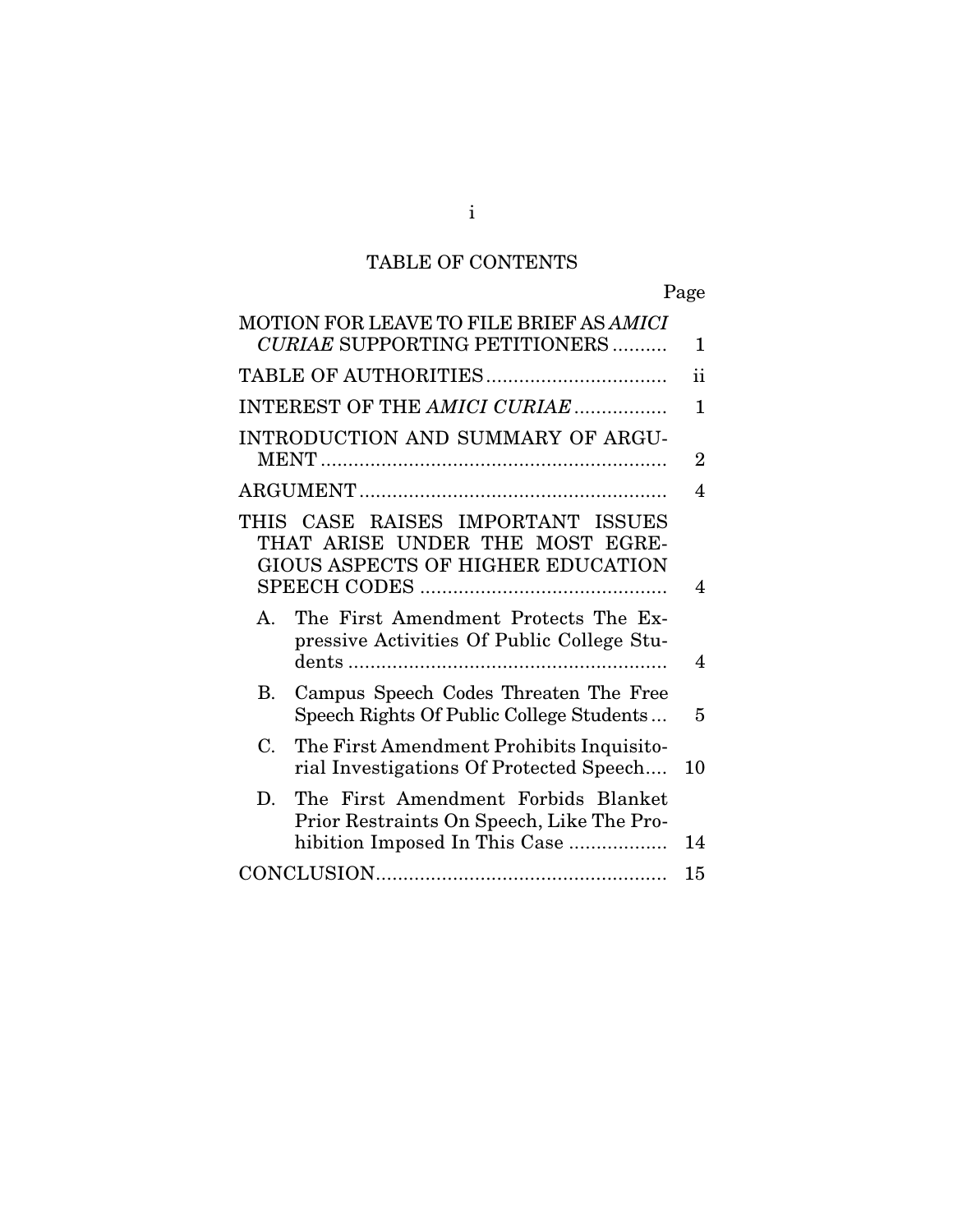# TABLE OF AUTHORITIES

Page

# **CASES**

| Am. Commc'ns Ass'n v. Douds, 339 U.S. 382<br>$(1950)$                                                                                                                                                    |
|----------------------------------------------------------------------------------------------------------------------------------------------------------------------------------------------------------|
| Ashcroft v. ACLU, 535 U.S. 564 (2002)14                                                                                                                                                                  |
| Ashcroft v. The Free Speech Coalition, 535 U.S.                                                                                                                                                          |
| Bair v. Shippensburg Univ., 280 F. Supp. 2d 357                                                                                                                                                          |
| Bantam Books, Inc. v. Sullivan, 372 U.S. 58<br>$(1963)$                                                                                                                                                  |
| Booher v. Bd. of Regents, N. Ky. Univ., No. 2:96-<br>CV-135, 1998 WL 35867183 (E.D. Ky. July 22,<br>1998), appeal dismissed for want of appellate<br><i>jurisdiction</i> , 163 F.3d 395 (6th Cir. 1998)6 |
| Coll. Republicans at S.F. State Univ. v. Reed, 523                                                                                                                                                       |
| Constantine v. Rectors & Visitors of George Ma-<br>son Univ., 411 F.3d 474 (4th Cir. 2005) 11                                                                                                            |
| Dambrot v. Cent. Mich. Univ., 55 F.3d 1177 (6th<br>. 6                                                                                                                                                   |
| Davis v. Monroe Cty. Bd. of Educ., 526 U.S. 629<br>$(1999)$<br>. 10                                                                                                                                      |
| DeJohn v. Temple Univ., 537 F.3d 301 (3d Cir.                                                                                                                                                            |
| Doe v. Univ. of Mich., 721 F. Supp. 852 $(E.D.$                                                                                                                                                          |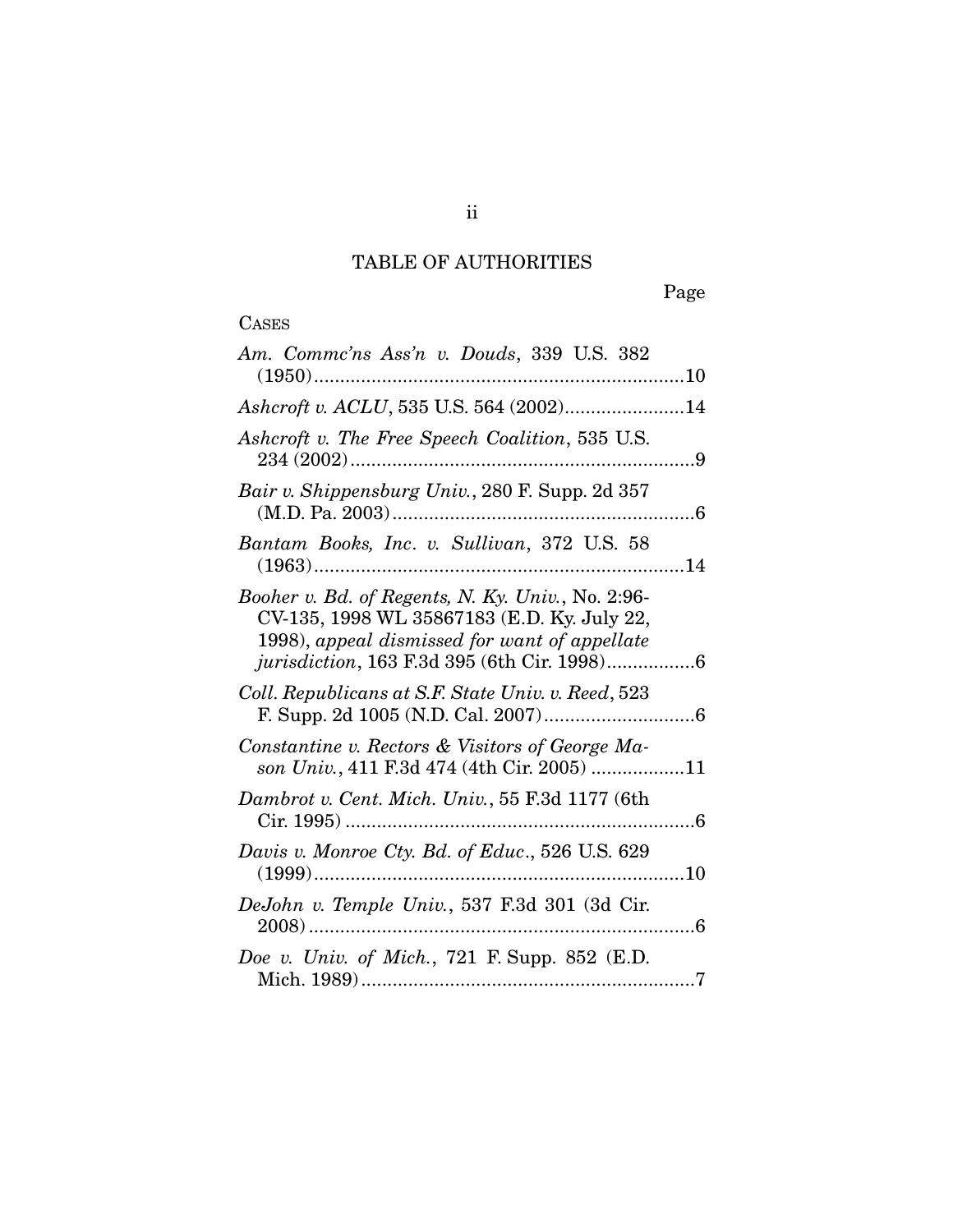| Gibson v. Fla. Leg. Investigation Comm., 372                                                                                                |
|---------------------------------------------------------------------------------------------------------------------------------------------|
| Gordon v. Marrone, 155 Misc. 2d 726, 590                                                                                                    |
|                                                                                                                                             |
| In re Murphy-Brown, LLC, 907 F.3d 788 (4th Cir.                                                                                             |
| Martin v. Struthers, 319 U.S. 141 (1943)4                                                                                                   |
| McCauley v. Univ. of the V.I., 618 F.3d 232 (3d                                                                                             |
| Nat'l Inst. of Family and Life Advocates v.<br>Becerra, 138 S. Ct. 2361 (2018)14                                                            |
| Neb. Press Ass'n v. Stuart, 427 U.S. 539 (1976)14                                                                                           |
| Papish v. Bd. of Curators of Univ. of Mo., 410                                                                                              |
| Pro-Life Cougars v. Univ. of Houston, 259<br>F. Supp. 2d 575 (S.D. Tex. 2003), appeal dis-<br>missed for want of appellate jurisdiction, 67 |
| Riley v. Nat'l Fed'n of Blind, 487 U.S. 781 (1988)10                                                                                        |
| Roberts v. Haragan, 346 F. Supp. 2d 853 (N.D.                                                                                               |
| Rosenberger v. Rector & Visitors of Univ. of Va.,                                                                                           |
| Se. Promotions, Ltd. v. Conrad, 420 U.S. 546                                                                                                |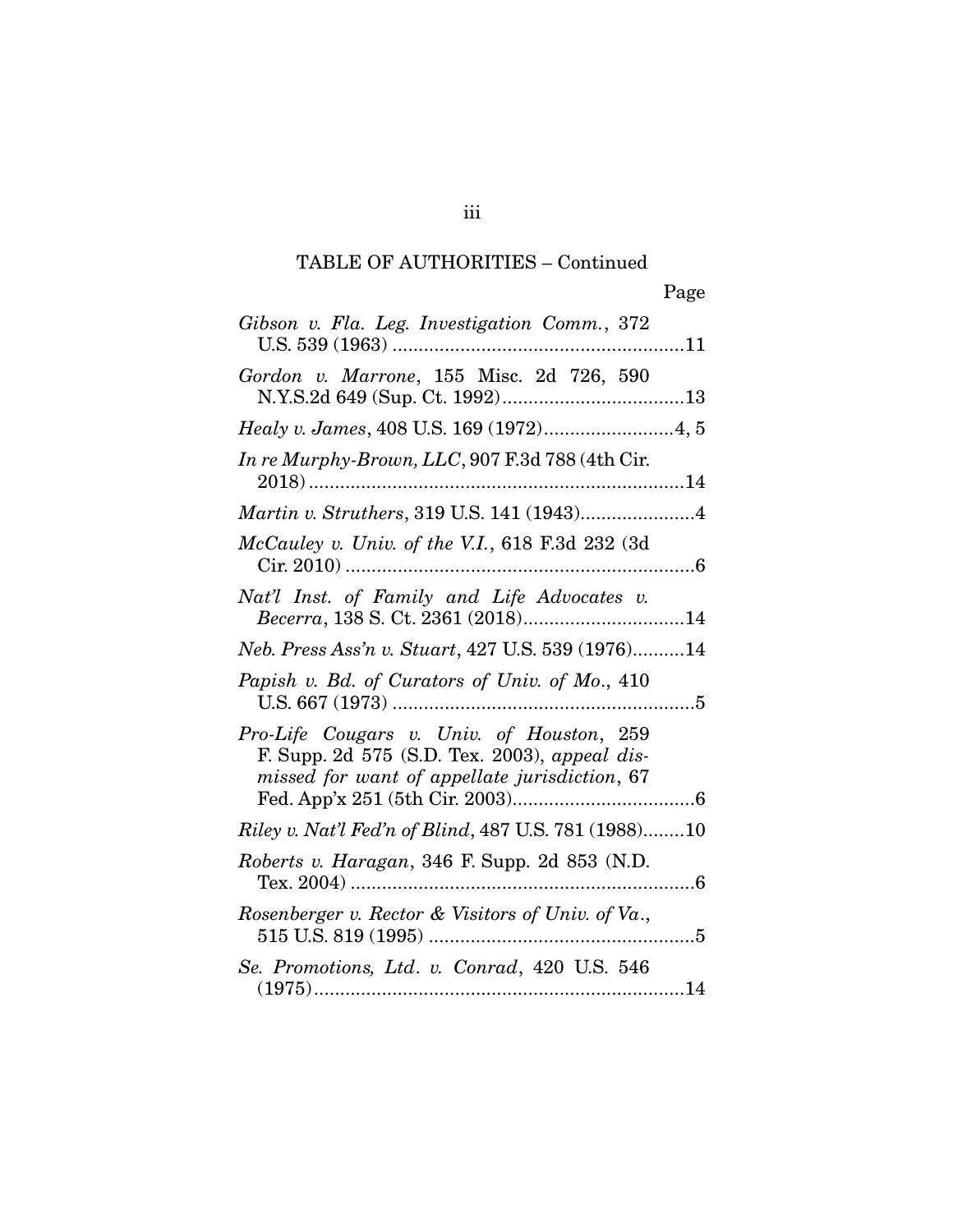| Page                                                                                           |
|------------------------------------------------------------------------------------------------|
|                                                                                                |
| Smith v. Tarrant Cty. Coll. Dist., 694 F. Supp. 2d                                             |
| Susan B. Anthony List v. Driehaus, 134 S. Ct.                                                  |
| Susan B. Anthony List v. Driehaus, 814 F.3d 466                                                |
| Sweezy v. New Hampshire, 354 U.S. 234 (1957) 11                                                |
| Univ. of Cincinnati Chapter of Young Ams. for<br>Liberty v. Williams, No. 1:12-cv-155, 2012 WL |
| UWM Post, Inc. v. Bd. of Regents of Univ. of Wis.                                              |
| White v. Lee, 227 F.3d 1214 (9th Cir. 2000)12                                                  |
| <b>CONSTITUTIONAL PROVISIONS</b>                                                               |
|                                                                                                |
| <b>RULES AND REGULATIONS</b>                                                                   |
|                                                                                                |
| <b>OTHER AUTHORITIES</b>                                                                       |
| Andrew R. Chow, A Charged Title. A Canceled                                                    |

*Show. Now a Cal State Official Resigns*, N.Y.

Times (Sept. 13, 2016), https://nyti.ms/2SgWiSp ......... 8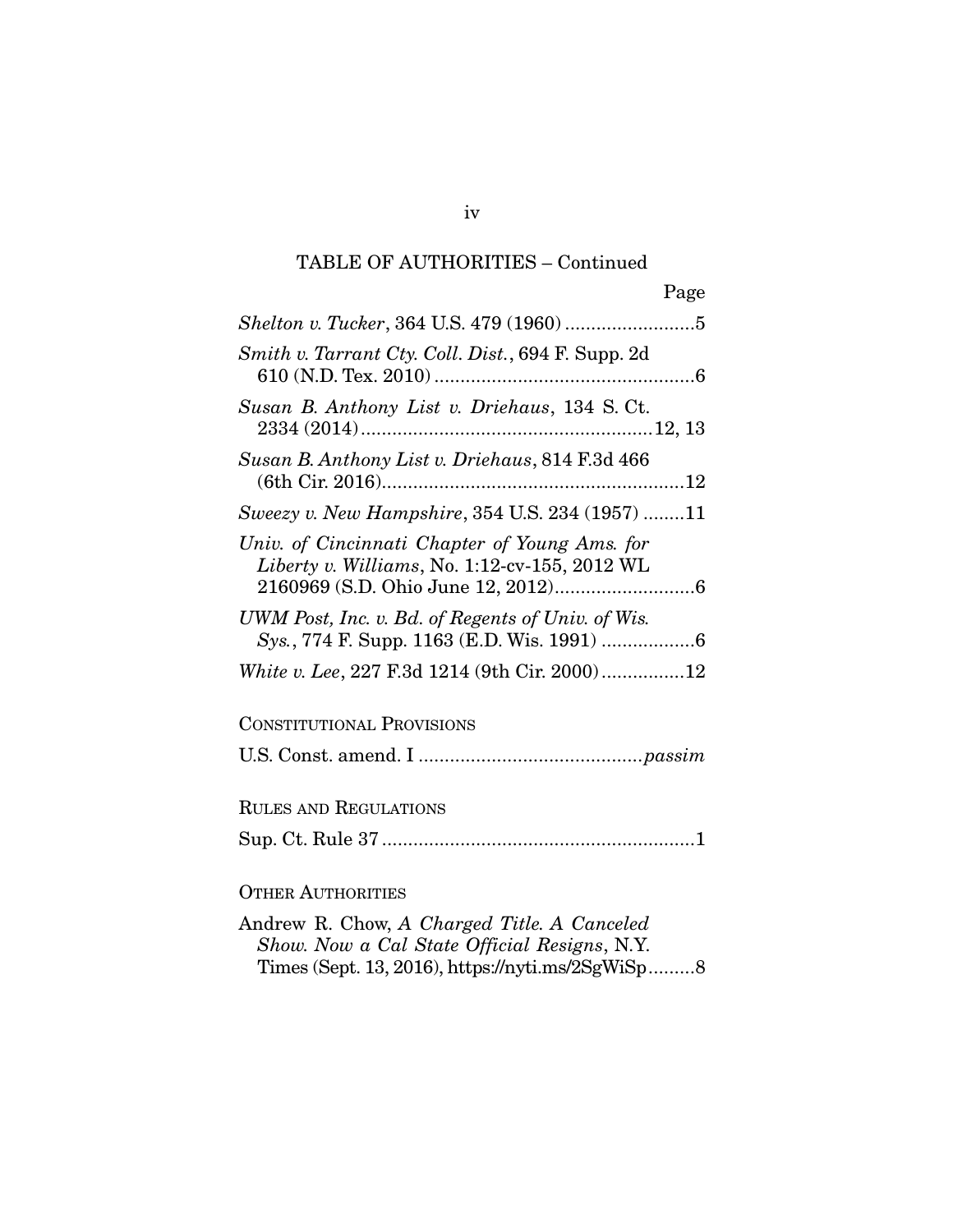| Cecilia Capuzzi Simon, Want a Copy of the Con-<br>stitution? Now, That's Controversial, N.Y. Times                                                      |
|---------------------------------------------------------------------------------------------------------------------------------------------------------|
| Chris Haire, Cal State Fullerton sorority sanc-<br>tioned for 'Taco Tuesday' party, Orange County<br>Register (Sept. 19, 2014), https://bit.ly/2ENi2ld8 |
| Ed Enoch, University of Alabama at Center of<br>Free Speech Debate, Tuscaloosa News, July 11,                                                           |
| Floyd Abrams, Free Speech 101: The Assault on<br>the First Amendment on College Campuses:<br>Hearing Before S. Comm. on the Judiciary,                  |
| Gallup, Free Expression on Campus: A Survey of<br>U.S. College Students and U.S. Adults, https://<br>9                                                  |
| Glenn Coin, How an email to three college<br>coaches led to a near suspension for SUNY<br>Oswego student, syracuse.com (Nov. 12, 2012),                 |
| Greg Lukianoff & Jonathan Haidt, The Cod-                                                                                                               |
| Jesse Singal, A University Threatened to Punish<br>Students Who Discussed Their Suicidal<br><i>Thoughts With Friends, N.Y. Magazine, https://</i><br>8  |
| Jonathan R. Cole, The Chilling Effect of Fear at<br>America's Colleges, Atlantic (June 9, 2016),                                                        |

v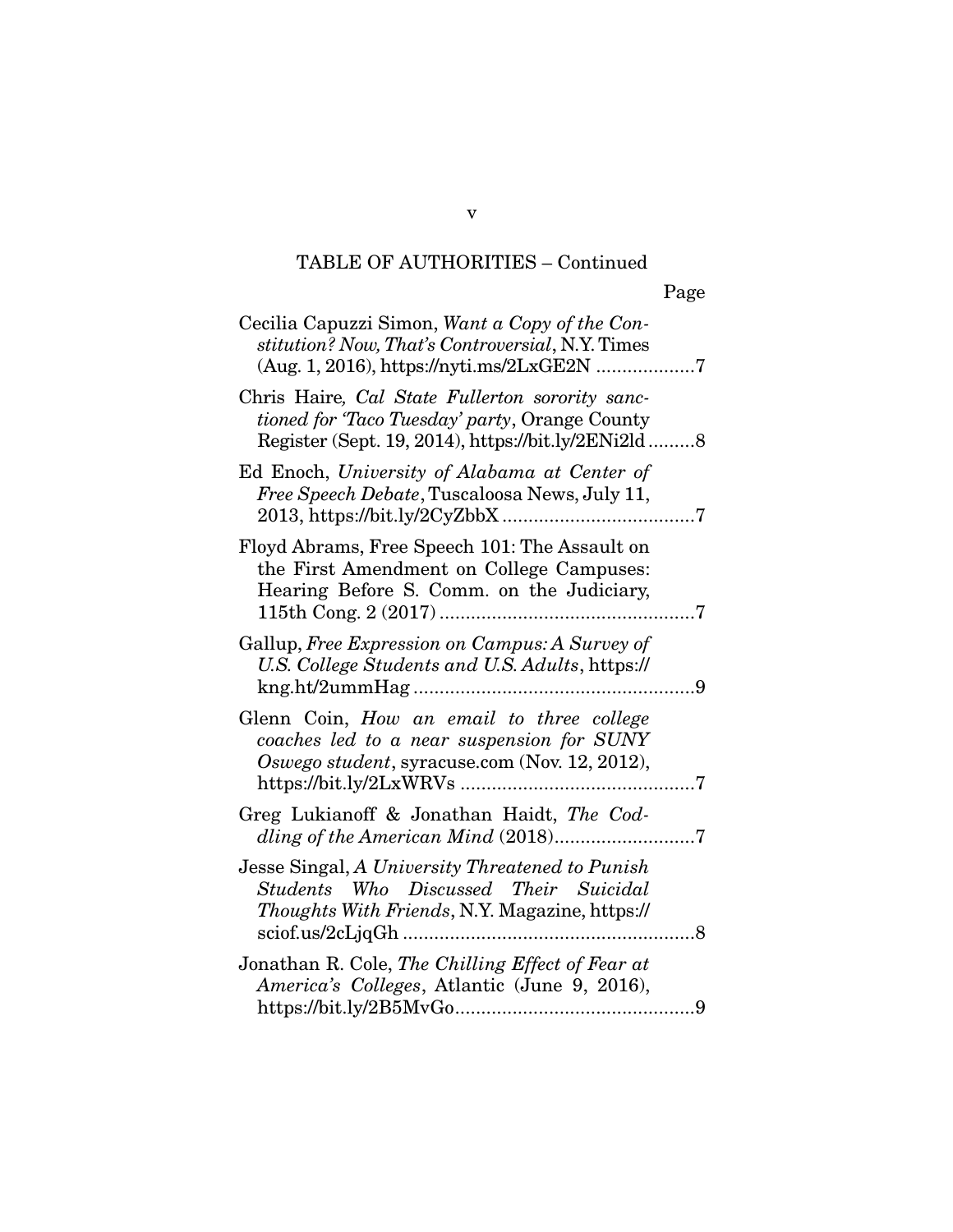| Lisa Kaczke, UWS closes investigation into April<br>Fools' Day issue of student paper, Duluth<br>News Tribute (Apr. 22, 2016), https://bit.                                                                                                  |                      |
|----------------------------------------------------------------------------------------------------------------------------------------------------------------------------------------------------------------------------------------------|----------------------|
| Malcolm M. Freeley, The Process is the Punish-<br>ment: Handling Cases in a Lower Criminal                                                                                                                                                   | $\boldsymbol{\beta}$ |
| Matthew Kelly, SGA votes against recognizing<br>controversial Young Americans for Liberty<br>group, The Sunflower (Apr. 6, 2017), https://bit.ly/<br>2EOdSu1                                                                                 | . 8                  |
| Patrick McNeil, This College Student Put Up a<br>Street Harassment Display. It Was Immedi-<br>ately Censored, Huffington Post (Apr. 1, 2017),                                                                                                |                      |
| Press Release, McLaughlin & Associates, The<br>William F. Buckley, Jr. Program at Yale: Al-<br>most Half (49%) of U.S. College Students "In-<br>timidated" by Professors when Sharing<br>Differing Beliefs: Survey (Oct. 26, 2015), https:// | 9                    |
| Public Participation Project, State Anti-SLAPP<br>Laws, https://bit.ly/2AhUJwO                                                                                                                                                               |                      |
| Sara Gonzalez, University tried to make student<br>remove Trump sign from his dorm window,<br>but the student fought back, The Blaze (Apr.                                                                                                   |                      |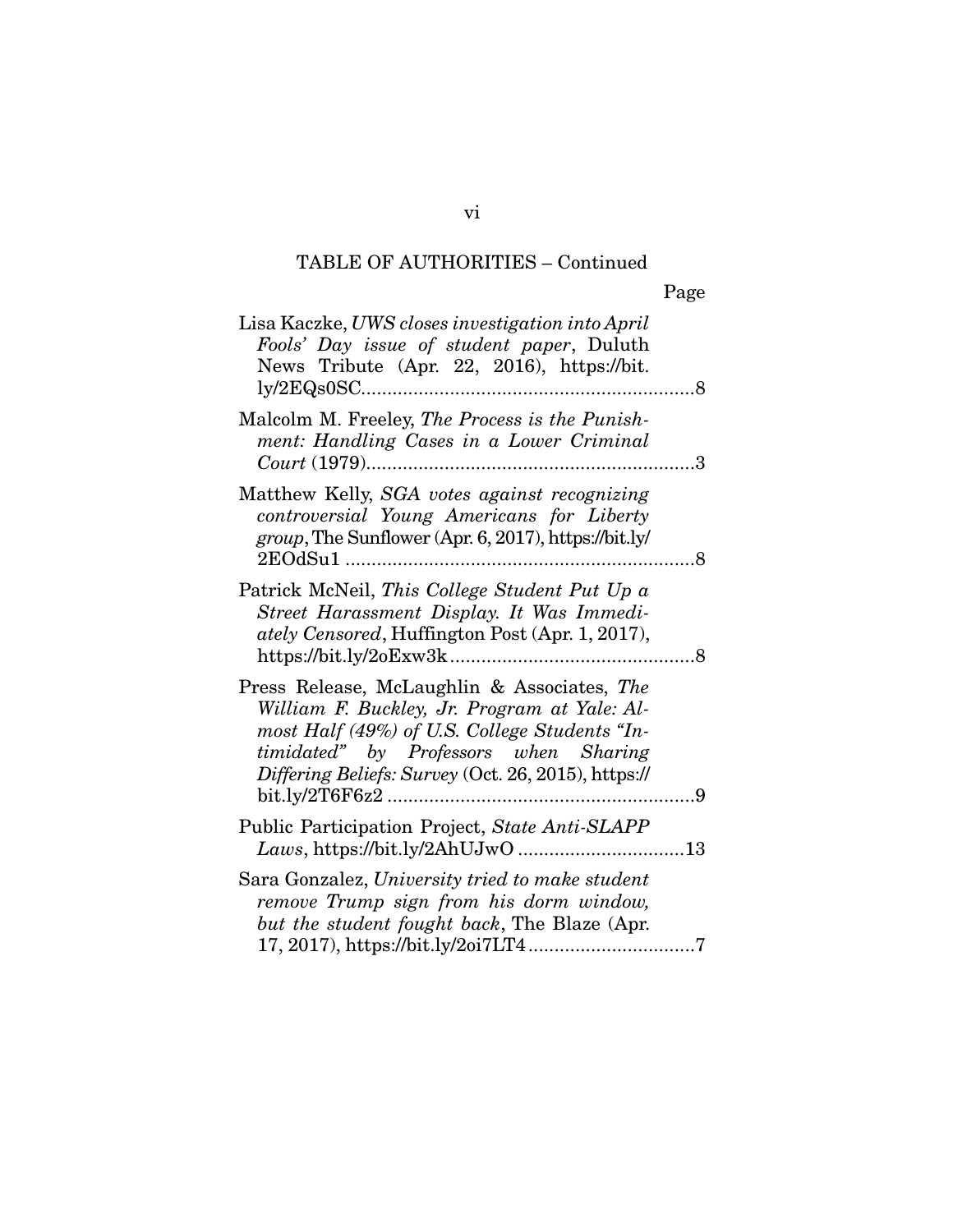Page

| Saul Hubbard, Letter says UO drops case<br><i>against student</i> , The Register-Guard (Aug. 29,  |  |
|---------------------------------------------------------------------------------------------------|--|
| Scott Jaschik, Dispute Over Phallic Drawing on<br>Beach Ball, Insider Higher Ed. (Apr. 18, 2016), |  |
| Zach Baker, NORML chapter clashes with MU<br>over proposed T-shirt designs, Missourian            |  |

vii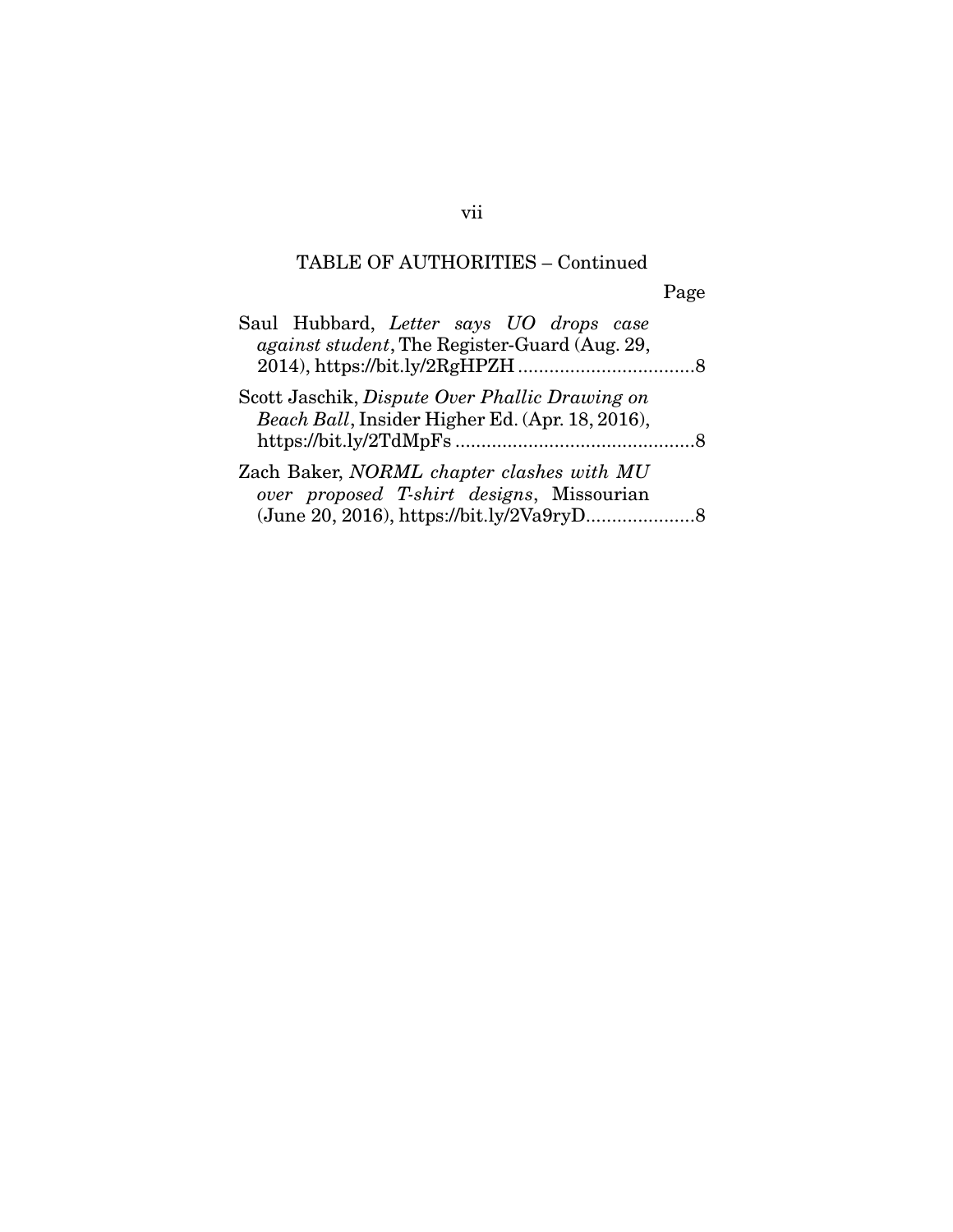#### INTEREST OF THE *AMICI CURIAE*<sup>1</sup>

*Amici* represent a coalition of organizations from across the political and ideological spectrum united by a common belief in the importance of promoting and protecting constitutional rights, including the rights to freedom of expression and due process of law enjoyed by our nation's public college students.

 The American Civil Liberties Union of South Carolina is a state affiliate of the national ACLU. Its mission is to advance the cause of civil liberties in South Carolina, with emphasis on rights of free speech, free assembly, freedom of religion, and due process of law, and to take all legitimate action in the furtherance of such purposes without political partisanship.

 The DKT Liberty Project is a nonprofit organization founded to promote individual liberty against encroachment by all levels of government. DKT is committed to protecting privacy, guarding against government overreaching, and protecting the freedom of all citizens to engage in expression without government interference. DKT has filed numerous friend-ofthe-court briefs supporting free speech rights.

 The Cato Institute is a nonpartisan public-policy research foundation dedicated to advancing the principles of individual liberty, free markets, and limited

<sup>&</sup>lt;sup>1</sup> Rule 37 statement: All parties received timely notice of intent to file this brief. The petitioners consented to its filing. The respondents declined to consent. No counsel for any party authored any part of this brief and no person or entity other than *amici* funded its preparation or submission.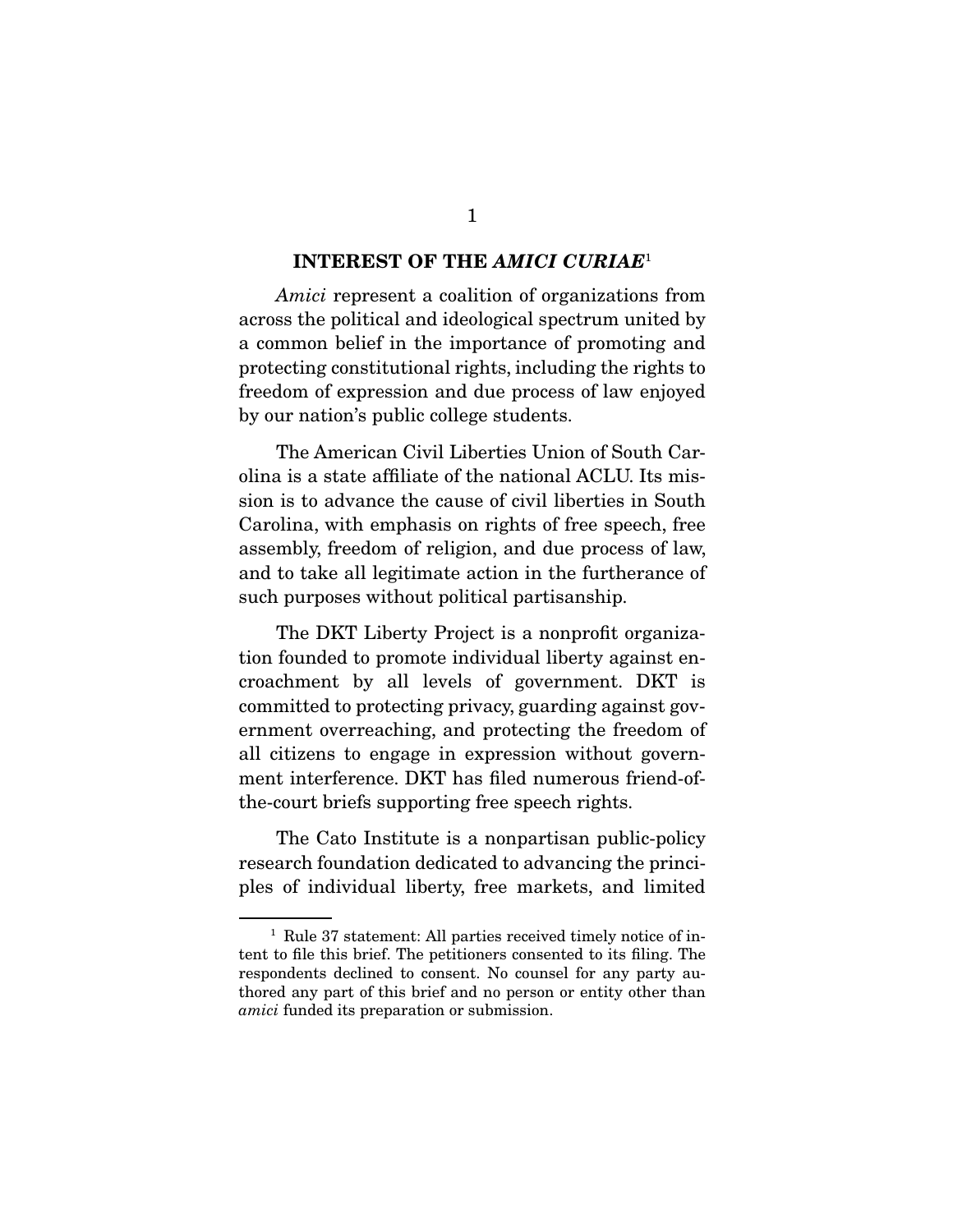government. Cato's Robert A. Levy Center for Constitutional Studies was established to restore the principles of constitutional government that are the foundation of liberty. To these ends, Cato conducts conferences and publishes books, studies, and the annual *Cato Supreme Court Review*.

 Reason Foundation was established in 1978 as a nonpartisan and nonprofit public-policy organization dedicated to advancing a free society. Reason develops and promotes policies that advance free markets, individual liberty, and the rule of law—which allow individuals and private institutions to flourish. To support these principles, Reason publishes *Reason* magazine, produces commentary on its websites, and issues policy research reports. And in significant public-policy cases, Reason selectively files *amicus curiae* briefs.

 This case concerns the *amici* because the lower court's decision is an outlier from a broader jurisprudence that supports student First Amendment rights. Yet, as here, students continue to suffer from unjust inquisitorial investigations triggered by the exercise of protected speech. To safeguard student civil liberties, it is vital for this Court to address the First Amendment issues at stake here.

### INTRODUCTION AND SUMMARY OF ARGUMENT

--------------------------------- ---------------------------------

For decades, this Court has recognized the importance of ensuring that students in our nation's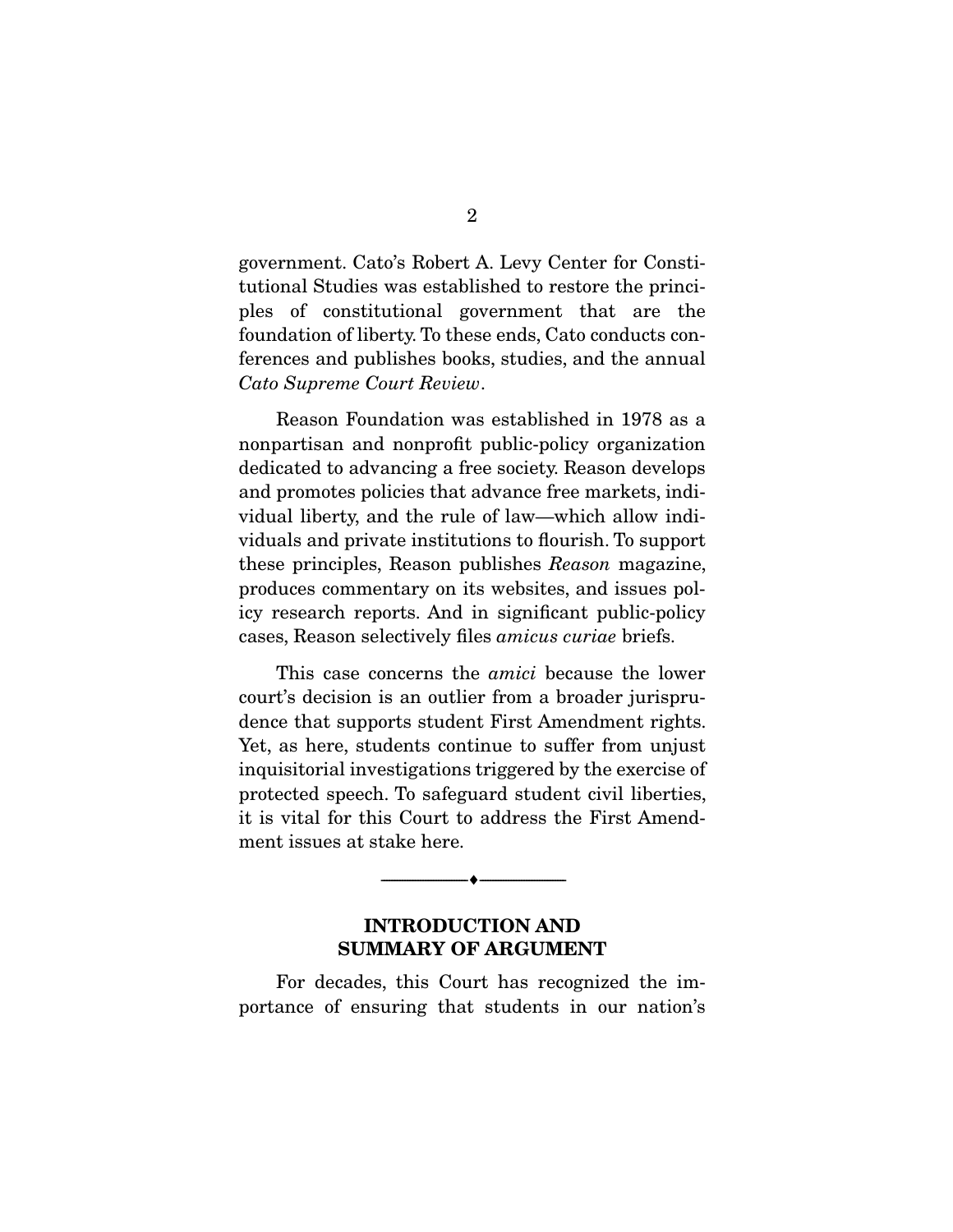public colleges and universities enjoy the full protection of the First Amendment to speak freely without fear of punishment or retribution. Yet in recent years, many of those institutions, facing pressure from constituencies that would erode that protection to further other objectives, have established campus speech codes. The codes are often implemented by procedures that, as here, subject students to inquisitorial investigations triggered by unquestionably protected speech.

 This Court has yet to address those codes. This case raises issues that highlight their most egregious aspects, and thus merits the Court's review. Many public universities uncritically reject criticism that they should not subject students to an inquisitorial process for exercising their First Amendment rights. They claim that the process is proper as long as it does not ultimately impose any punishment or retribution for protected speech. But that response ignores the critical point that the "process *is* the punishment."2

 The protections of the First Amendment would be of little value if university officials could, with impunity, subject students to unreasonable and burdensome procedures simply for engaging in protected speech. This Court should make clear that public universities violate the First Amendment by subjecting their

<sup>2</sup> *See generally* Malcolm M. Freeley, *The Process is the Punishment: Handling Cases in a Lower Criminal Court* (1979) (arguing that the real cost of the criminal justice system is not the fines and sentences meted out, but those incurred before the case even comes before the judge, including lost wages, bail costs, attorneys' fees, and wasted time).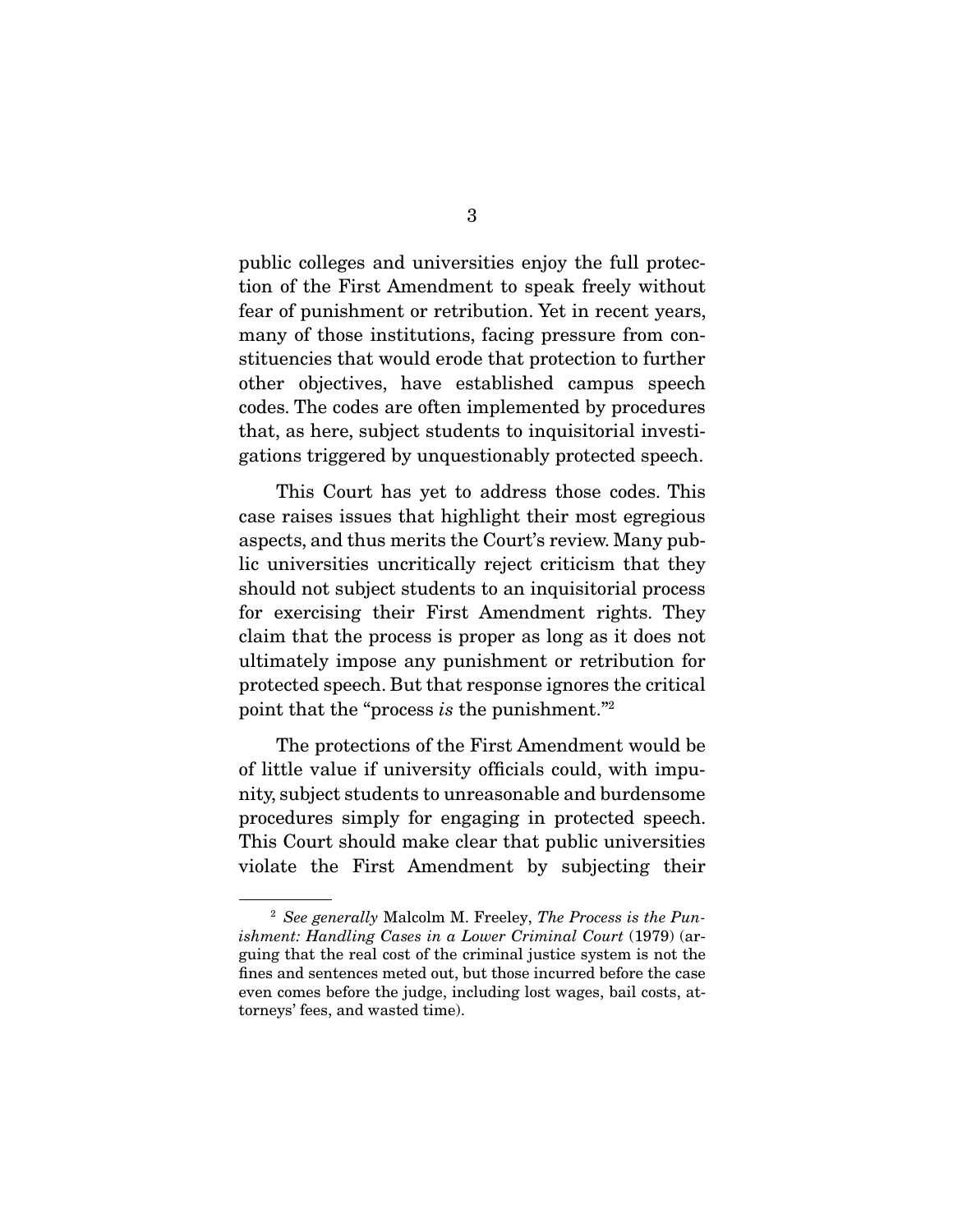students to investigations for having exercised their First Amendment rights, and that "no harm, no foul" is not a defense to the unconstitutional conduct.

ARGUMENT

--------------------------------- ---------------------------------

### THIS CASE RAISES IMPORTANT ISSUES THAT ARISE UNDER THE MOST EGREGIOUS ASPECTS OF HIGHER EDUCATION SPEECH **CODES**

### A. The First Amendment Protects The Expressive Activities Of Public College Students

In compliance with the University of South Carolina's time and place regulations governing noncommercial solicitations on campus, petitioners displayed posters and handouts referencing censorship incidents at other universities. That conduct was classic expressive activity at the core of the First Amendment. *See Martin v. Struthers*, 319 U.S. 141, 146-47 (1943) ("Freedom to distribute information to every citizen wherever he desires to receive it is so clearly vital to the preservation of a free society that, putting aside reasonable police and health regulations of time and manner of distribution, it must be fully preserved.").

 The fact that the expressive activity occurred on a public university campus did not diminish the students' First Amendment rights. This Court has long held that college students are entitled to the Amendment's full protection. *Healy v. James*, 408 U.S. 169, 180 (1972) ("[T]he precedents of this Court leave no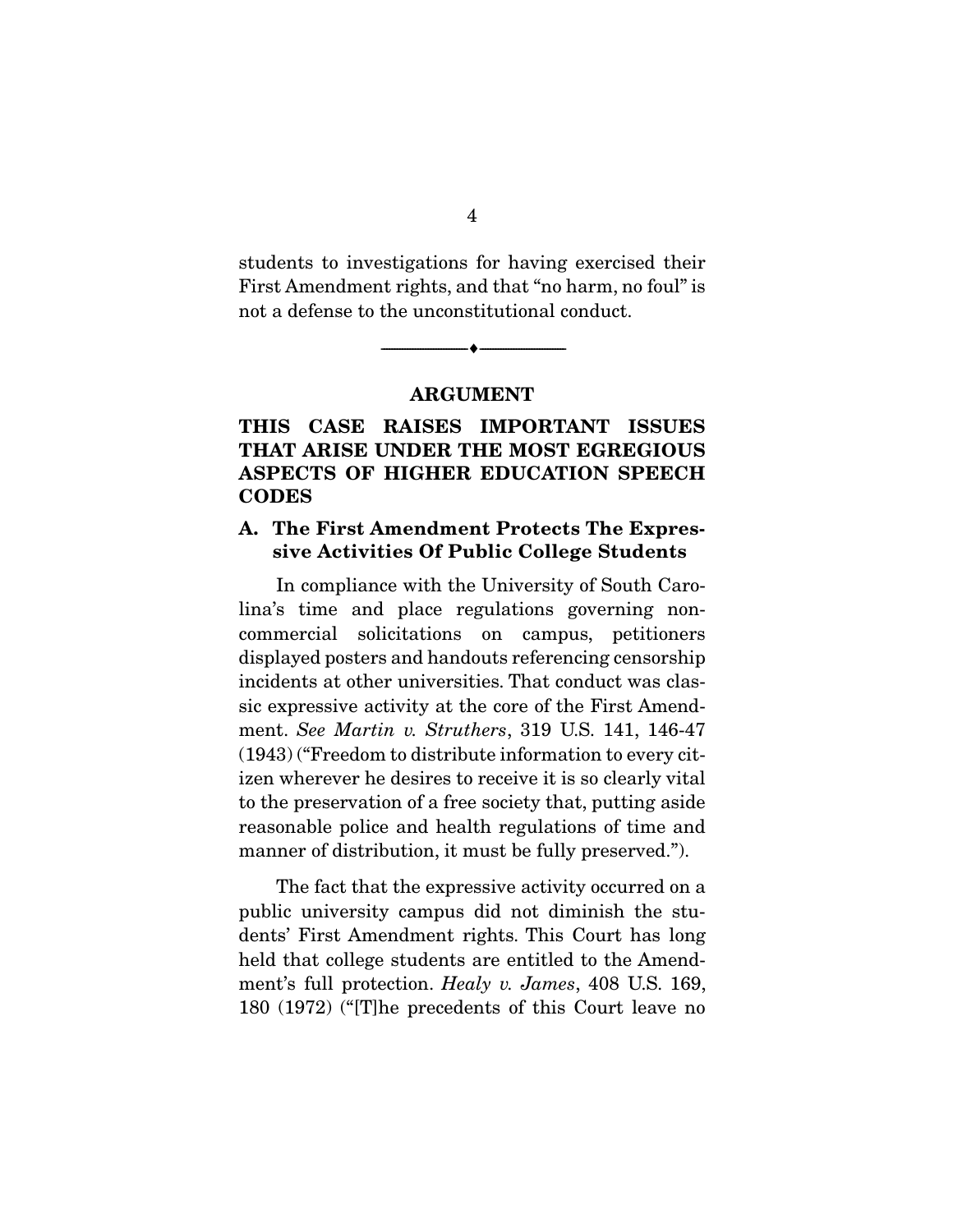room for the view that, because of the acknowledged need for order, First Amendment protections should apply with less force on college campuses than in the community at large."); *Papish v. Bd. of Curators of Univ. of Mo*., 410 U.S. 667, 670 (1973) (*per curiam*) ("[T]he mere dissemination of ideas—no matter how offensive to good taste—on a state university campus may not be shut off in the name of 'conventions of decency.' ").

 Indeed, the "danger ["from the chilling of individual thought and expression"] is especially real in the university setting, where the State acts against a background and tradition of thought and experiment that is at the center of our intellectual and philosophic tradition." *Rosenberger v. Rector & Visitors of Univ. of Va*., 515 U.S. 819, 835 (1995). Thus the Court has not only clarified that public college students are entitled to full expressive rights, but has emphasized the importance of safeguarding these rights. *Shelton v. Tucker*, 364 U.S. 479, 487 (1960) ("The vigilant protection of constitutional freedoms is nowhere more vital than in the community of American schools.").

### B. Campus Speech Codes Threaten The Free Speech Rights Of Public College Students

Public university administrators, often believing that competing values outweigh the expressive rights of their students, all too frequently ignore that right. That clash between students and administrators is not new. *Healy*, 408 U.S. at 197 ("[Students] often have values, views, and ideologies that are at war with the ones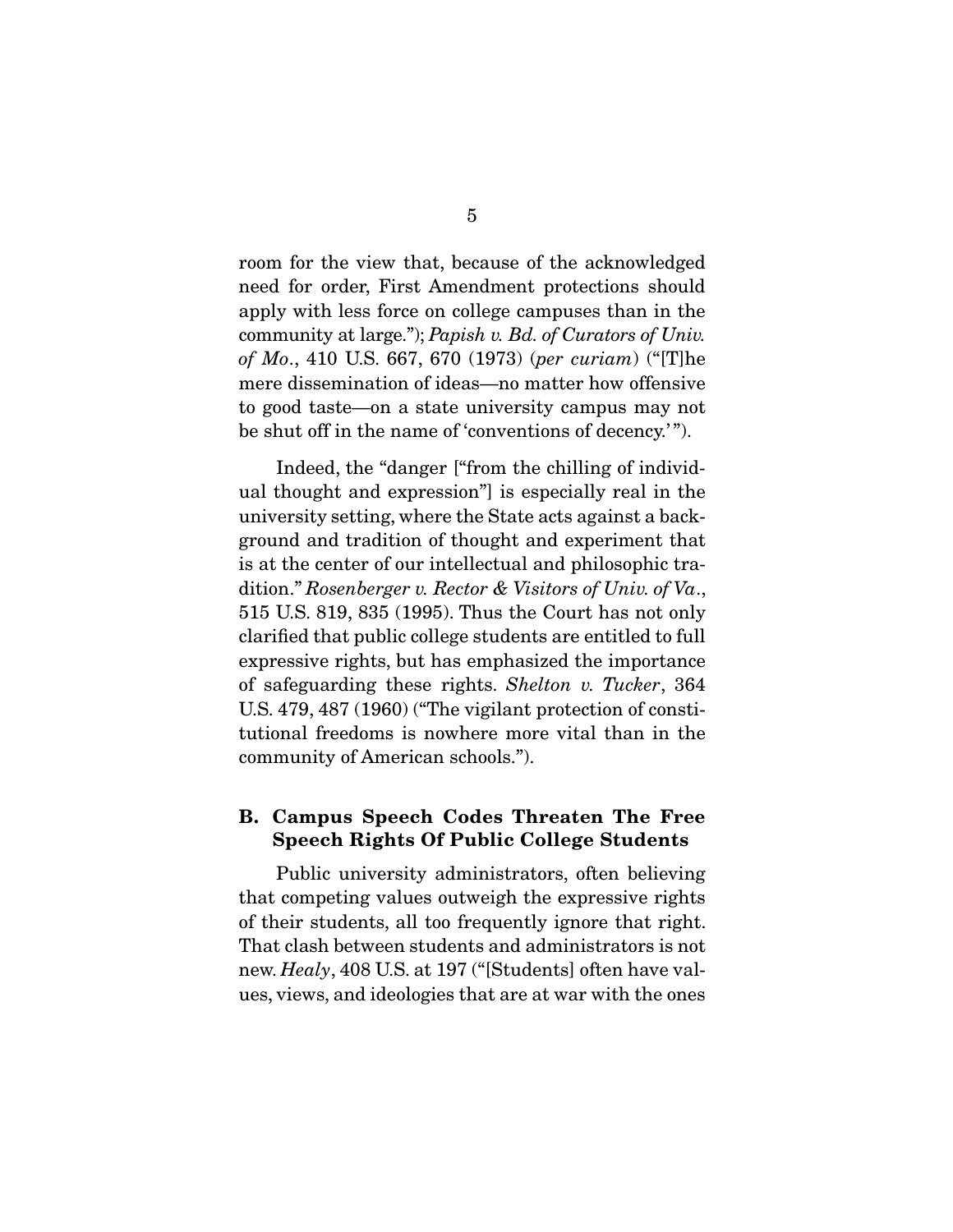which the college has traditionally espoused or indoctrinated. When they ask for change, they, the students, speak in the tradition of Jefferson and Madison and the First Amendment.") (Douglas, J., concurring).

 What is new is the schools' systematic adoption of sweeping speech codes that contradict the Court's basic First Amendment jurisprudence. Even worse, virtually as fast as lower courts invalidate policies that unconstitutionally restrict student speech,<sup>3</sup> the

<sup>3</sup> *See, e.g.*, *McCauley v. Univ. of the V.I.*, 618 F.3d 232 (3d Cir. 2010) (invalidating university speech policies, including harassment policy); *DeJohn v. Temple Univ.*, 537 F.3d 301 (3d Cir. 2008) (striking down sexual harassment policy); *Dambrot v. Cent. Mich. Univ.*, 55 F.3d 1177 (6th Cir. 1995) (declaring university discriminatory harassment policy facially unconstitutional); *Univ. of Cincinnati Chapter of Young Ams. for Liberty v. Williams*, No. 1:12-cv-155, 2012 WL 2160969 (S.D. Ohio June 12, 2012) (invalidating "free speech zone" policy); *Smith v. Tarrant Cty. Coll. Dist.*, 694 F. Supp. 2d 610 (N.D. Tex. 2010) (finding university "cosponsorship" policy to be overbroad); *Coll. Republicans at S.F. State Univ. v. Reed*, 523 F. Supp. 2d 1005 (N.D. Cal. 2007) (enjoining enforcement of university civility policy); *Roberts v. Haragan*, 346 F. Supp. 2d 853 (N.D. Tex. 2004) (finding university sexual harassment policy unconstitutionally overbroad); *Bair v. Shippensburg Univ.*, 280 F. Supp. 2d 357 (M.D. Pa. 2003) (enjoining enforcement of university harassment policy due to overbreadth); *Pro-Life Cougars v. Univ. of Houston*, 259 F. Supp. 2d 575 (S.D. Tex. 2003) (declaring university policy regulating "potentially disruptive" events unconstitutional), *appeal dismissed for want of appellate jurisdiction*, 67 Fed. App'x 251 (5th Cir. 2003); *Booher v. Bd. of Regents, N. Ky. Univ.*, No. 2:96-CV-135, 1998 WL 35867183 (E.D. Ky. July 22, 1998) (finding university sexual harassment policy void for vagueness and overbreadth), *appeal dismissed for want of appellate jurisdiction*, 163 F.3d 395 (6th Cir. 1998); *UWM Post, Inc. v. Bd. of Regents of Univ. of Wis. Sys.*, 774 F. Supp. 1163 (E.D. Wis. 1991) (declaring university racial and discriminatory harassment policy facially unconstitutional);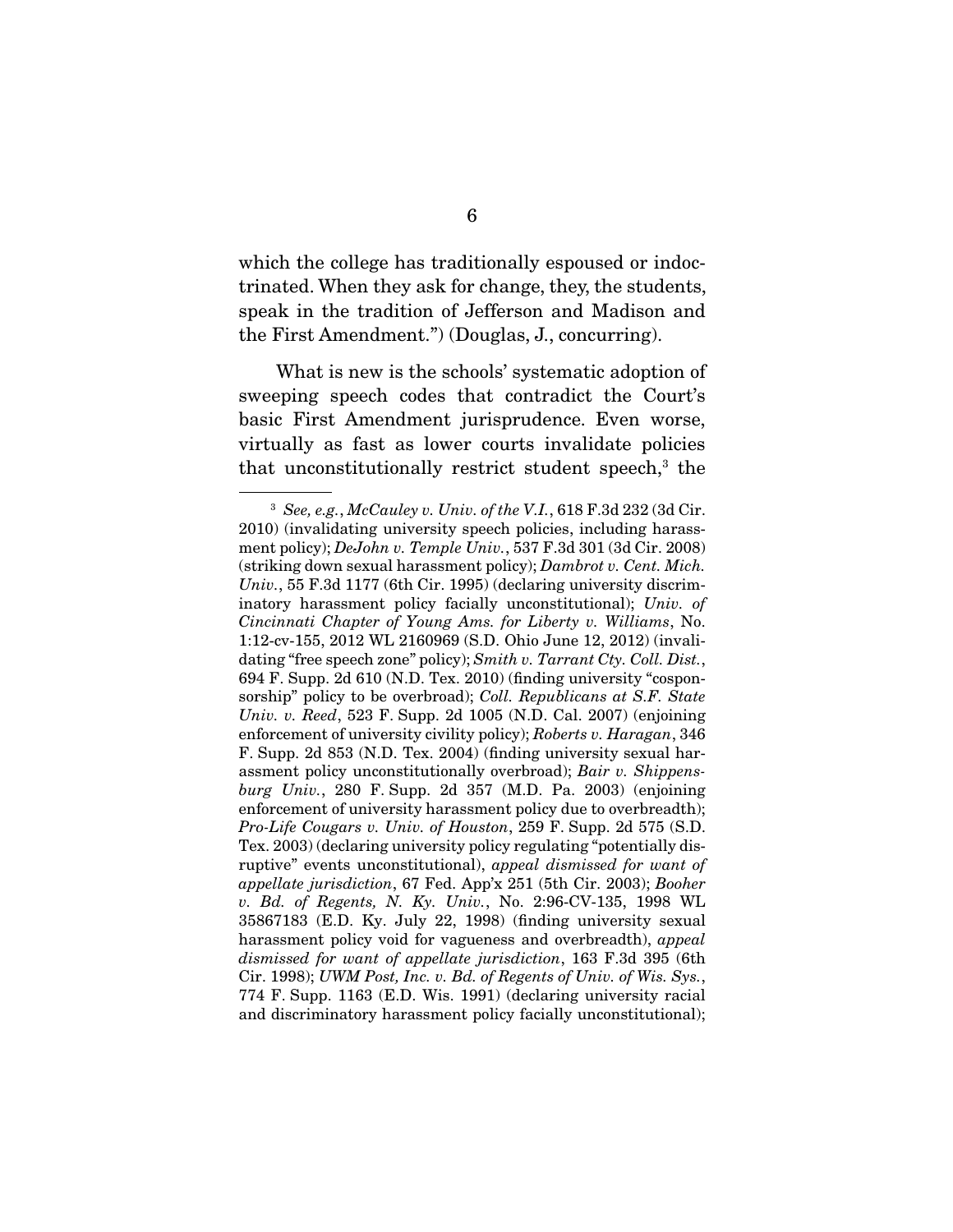institutions impose new at least equally restrictive policies. By enforcing those policies, public college students are now regularly subject to unconstitutional inquisitorial investigations triggered by the exercise of rights that the First Amendment fully protects. *See* Floyd Abrams, Free Speech 101: The Assault on the First Amendment on College Campuses: Hearing Before S. Comm. on the Judiciary, 115th Cong. 2 (2017) (statement of Floyd Abrams) ("single greatest threat to free speech in the nation''); Greg Lukianoff & Jonathan Haidt, *The Coddling of the American Mind* (2018).

 College students have been improperly subjected to investigation, retribution, denial of benefits, and even arrest. The investigations of protected activities have gone even so far as to reach the distribution of copies of the U.S. Constitution. Cecilia Capuzzi Simon, *Want a Copy of the Constitution? Now, That's Controversial*, N.Y. Times (Aug. 1, 2016), https://nyti.ms/2LxGE2N. Other such investigated activities have been distributing pro-choice flyers,<sup>4</sup> writing an article critical of a faculty member,<sup>5</sup> placing a campaign sign on a dorm room window,<sup>6</sup> defending the view that hate speech is

*Doe v. Univ. of Mich.*, 721 F. Supp. 852 (E.D. Mich. 1989) (enjoining university discriminatory harassment policy).

<sup>4</sup> Ed Enoch, *University of Alabama at Center of Free Speech Debate*, Tuscaloosa News, July 11, 2013, https://bit.ly/2CyZbbX.

<sup>5</sup> Glenn Coin, *How an email to three college coaches led to a near suspension for SUNY Oswego student*, syracuse.com (Nov. 12, 2012), https://bit.ly/2LxWRVs.

<sup>6</sup> Sara Gonzalez, *University tried to make student remove Trump sign from his dorm window, but the student fought back*, The Blaze (Apr. 17, 2017), https://bit.ly/2oi7LT4.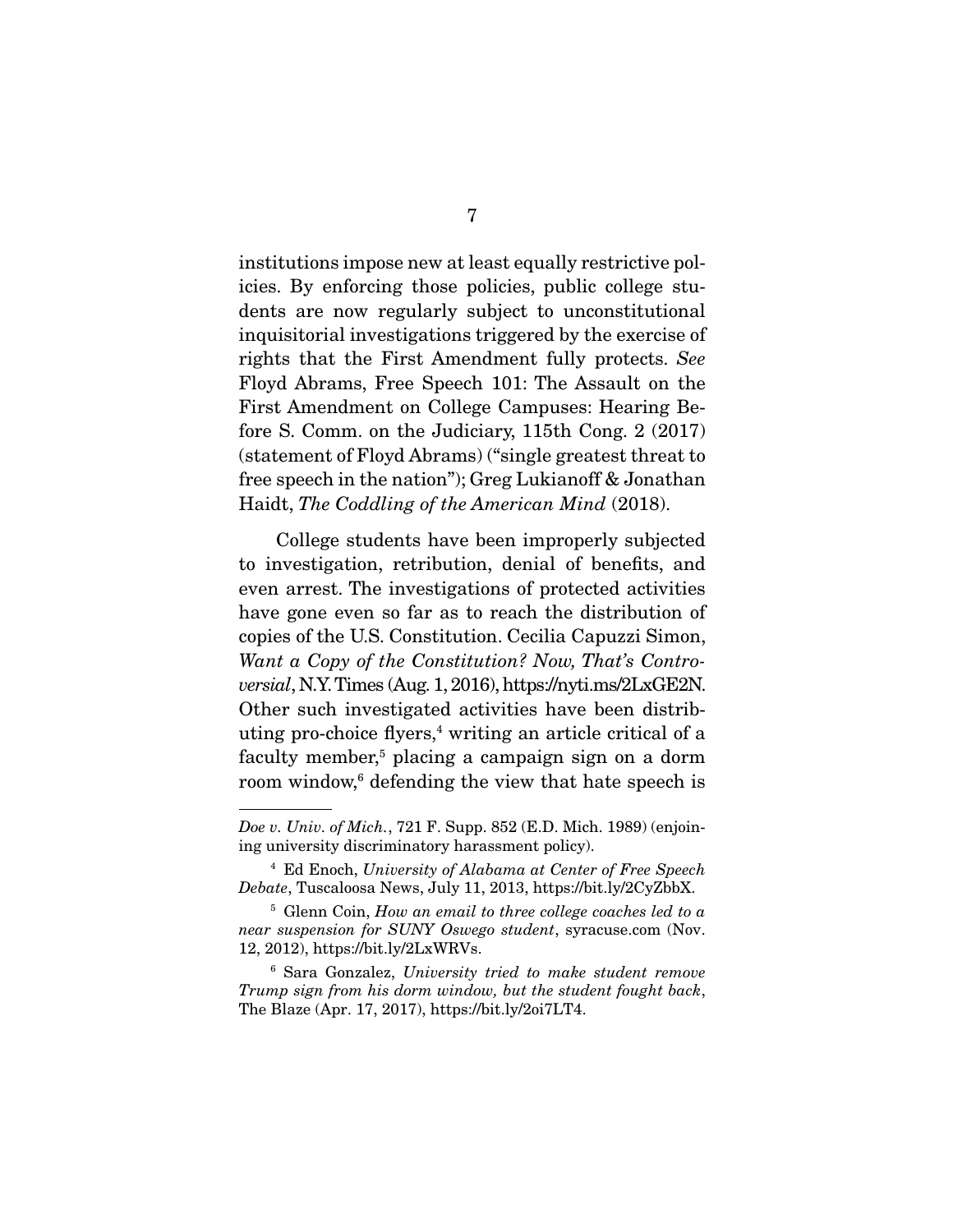protected speech,<sup>7</sup> displaying in text examples of harassment for a sexual assault awareness program, $^{\rm 8}$  performing a play satirizing racial stereotypes,<sup>9</sup> sharing thoughts of self-harm on social media,<sup>10</sup> selling t-shirts advocating marijuana legalization, $11$  publishing an April Fools' Day edition of a student newspaper, $^{12}$  encouraging students to write thoughts on a "free speech ball,"13 holding an ethnically themed recruitment event.<sup>14</sup> and telling a joke with a sexual innuendo.<sup>15</sup>

<sup>7</sup> Matthew Kelly, *SGA votes against recognizing controversial Young Americans for Liberty group*, The Sunflower (Apr. 6, 2017), https://bit.ly/2EOdSu1.

<sup>8</sup> Patrick McNeil, *This College Student Put Up a Street Harassment Display. It Was Immediately Censored*, Huffington Post (Apr. 1, 2017), https://bit.ly/2oExw3k.

<sup>9</sup> Andrew R. Chow, *A Charged Title. A Canceled Show. Now a Cal State Official Resigns*, N.Y. Times (Sept. 13, 2016), https:// nyti.ms/2SgWiSp.

<sup>10</sup> Jesse Singal, *A University Threatened to Punish Students Who Discussed Their Suicidal Thoughts With Friends*, N.Y. Magazine, https://sciof.us/2cLjqGh.

<sup>11</sup> Zach Baker, *NORML chapter clashes with MU over proposed T-shirt designs*, Missourian (June 20, 2016), https://bit.ly/ 2Va9ryD.

<sup>12</sup> Lisa Kaczke, *UWS closes investigation into April Fools' Day issue of student paper*, Duluth News Tribute (Apr. 22, 2016), https://bit.ly/2EQs0SC.

<sup>13</sup> Scott Jaschik, *Dispute Over Phallic Drawing on Beach Ball*, Insider Higher Ed. (Apr. 18, 2016), https://bit.ly/2TdMpFs.

<sup>14</sup> Chris Haire*, Cal State Fullerton sorority sanctioned for 'Taco Tuesday' party*, Orange County Register (Sept. 19, 2014), https://bit.ly/2ENi2ld.

<sup>15</sup> Saul Hubbard, *Letter says UO drops case against student*, The Register-Guard (Aug. 29, 2014), https://bit.ly/2RgHPZH.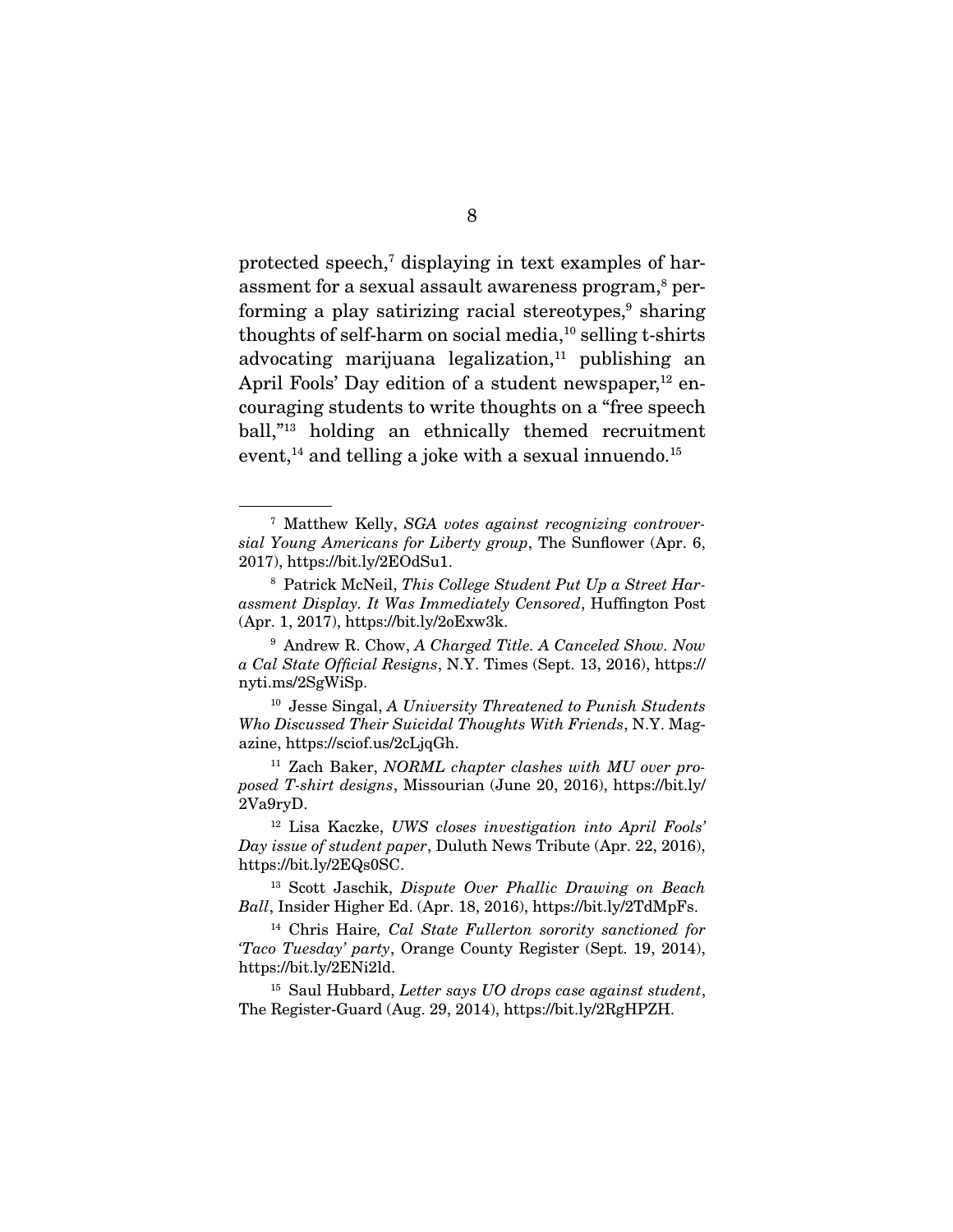Those inquisitorial investigations are having the effect, whether or not intended, of restricting and narrowing the viewpoints voiced on college campuses. *See*  Jonathan R. Cole, *The Chilling Effect of Fear at America's Colleges*, Atlantic (June 9, 2016), https://bit.ly/ 2B5MvGo. Indeed, a 2015 survey of college students' free-speech attitudes shows that 49 percent of survey participants admitted that they felt intimidated to share beliefs that differ from their professors, and fully half of respondents said they had "often felt intimidated" to express beliefs different from those of their classmates. Press Release, McLaughlin & Associates, *The William F. Buckley, Jr. Program at Yale: Almost Half (49%) of U.S. College Students "Intimidated" by Professors when Sharing Differing Beliefs: Survey* (Oct. 26, 2015), https://bit.ly/2T6F6z2.16

 In this case, the lower court shielded the University of South Carolina's free speech-deficient code from challenge only by disregarding and distorting basic First Amendment doctrine. That doctrine provides for a relaxed standard for determining standing to challenge laws that regulate freedom of expression. *See Ashcroft v. The Free Speech Coalition*, 535 U.S. 234, 244 (2002). Here, petitioners not only had to live under the weight of the university's speech-inhibiting code, but actually had the code's process invoked against them

<sup>&</sup>lt;sup>16</sup> A 2016 survey yielded similar results, with a majority (54) percent) of college students surveyed agreeing that "[t]he climate on my campus prevents some people from saying things they believe because others might find them offensive." Gallup, *Free Expression on Campus: A Survey of U.S. College Students and U.S. Adults*, https://kng.ht/2ummHag.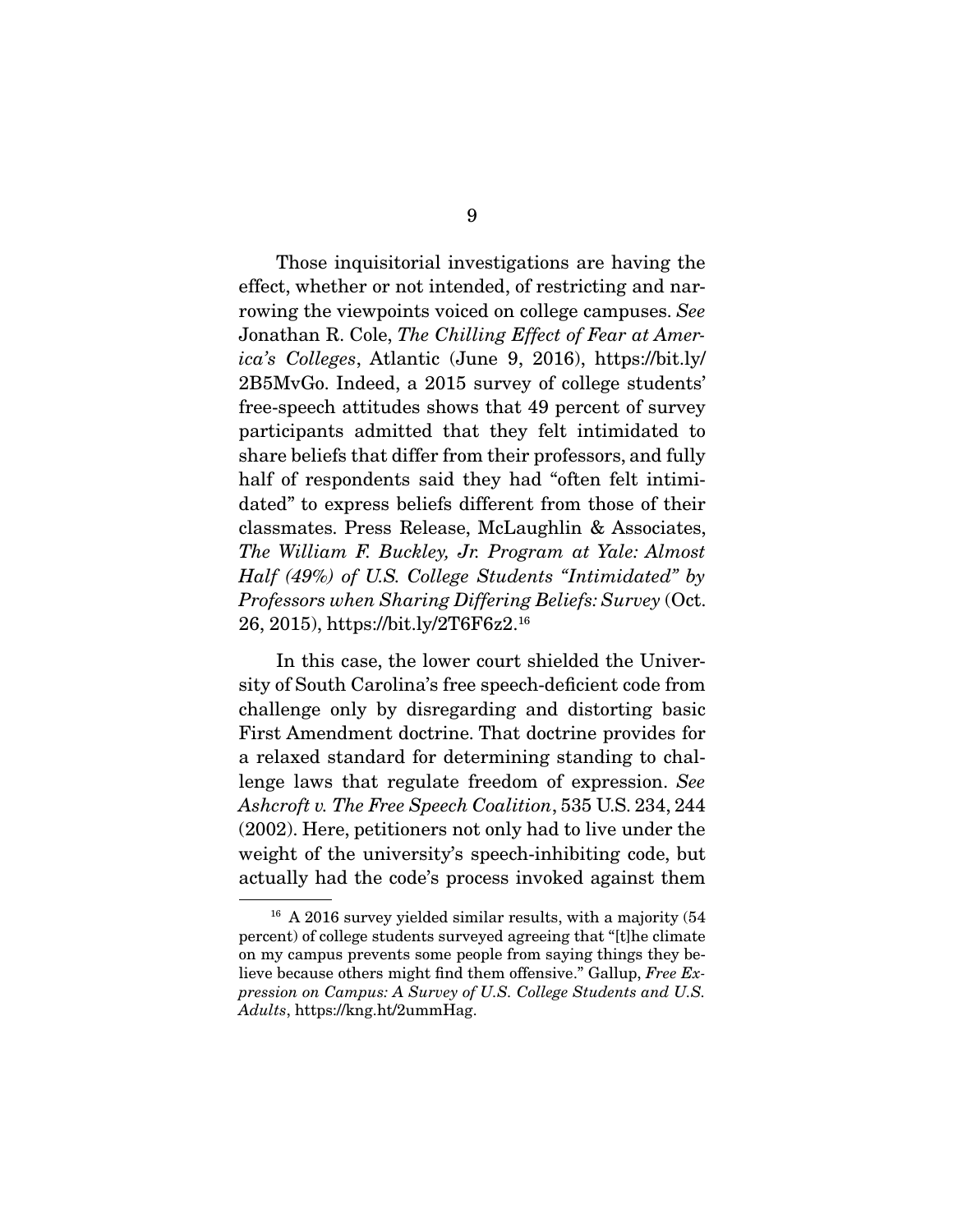in a case in which the university had previously authorized the event in question. Yet the court of appeals surprisingly found itself unable to envision how petitioners could be entitled to challenge the offending code provision.

### C. The First Amendment Prohibits Inquisitorial Investigations Of Protected Speech

A university may regulate expressive conduct "that is so severe, pervasive, and objectively offensive that it can be said to deprive the victims of access to the educational opportunities or benefits provided by the school." *See Davis v. Monroe Cty. Bd. of Educ*., 526 U.S. 629, 650 (1999). Accordingly, it may establish procedures for investigating allegations of such severe harassment. The First Amendment, however, places important limitations on those procedures, in this case regulating the circumstances under which an accused student may be burdened by the initiation of a proceeding.

 The First Amendment prohibits not only governmental action that restricts or prohibits protected expressive activity, but also action that can chill or discourage it. *See Riley v. Nat'l Fed'n of Blind*, 487 U.S. 781, 793-94 (1988); *Am. Commc'ns Ass'n v. Douds*, 339 U.S. 382, 402 (1950) ("[T]he fact that no direct restraint or punishment is imposed upon speech or assembly does not determine the free speech question. Under some circumstances, indirect 'discouragements' undoubtedly have the same coercive effect upon the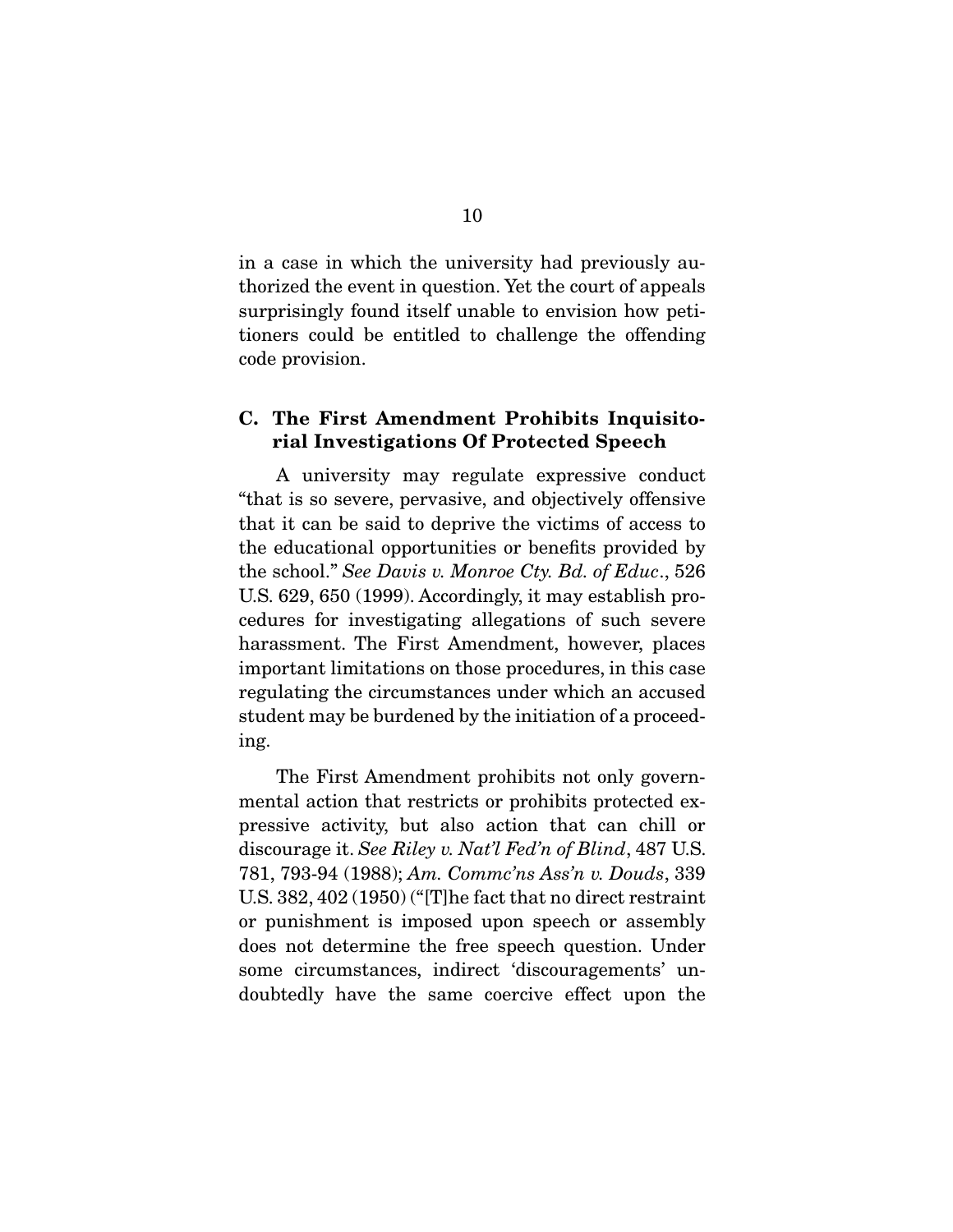exercise of First Amendment rights as imprisonment, fines, injunctions or taxes."); *Constantine v. Rectors & Visitors of George Mason Univ.*, 411 F.3d 474, 499-500 (4th Cir. 2005).

 The Court has long recognized that the power of the government to subject individuals to investigation for exercising expressive activity can unduly chill or discourage protected speech. Consequently, "it is an essential prerequisite to the validity of an investigation which intrudes into the area of constitutionally protected rights of speech, press, association and petition that the State convincingly show a substantial relation between the information sought and a subject of overriding and compelling state interest." *Gibson v. Fla. Leg. Investigation Comm.*, 372 U.S. 539, 546 (1963). Inquisitions in a university setting require even greater scrutiny. *Sweezy v. New Hampshire*, 354 U.S. 234, 245 (1957) ("It is particularly important that the exercise of the power of compulsory process be carefully circumscribed when the investigative process tends to impinge upon such highly sensitive areas as freedom of speech or press, freedom of political association, and freedom of communication of ideas, particularly in the academic community.").

 Assuming that the government can establish a compelling interest that warrants an investigation of protected expressive activity, the power to investigate is still subject to strict scrutiny to ensure that the interference is minimized. Among other restrictions, the government must ensure that its investigations are not prompted by frivolous accusations or accusations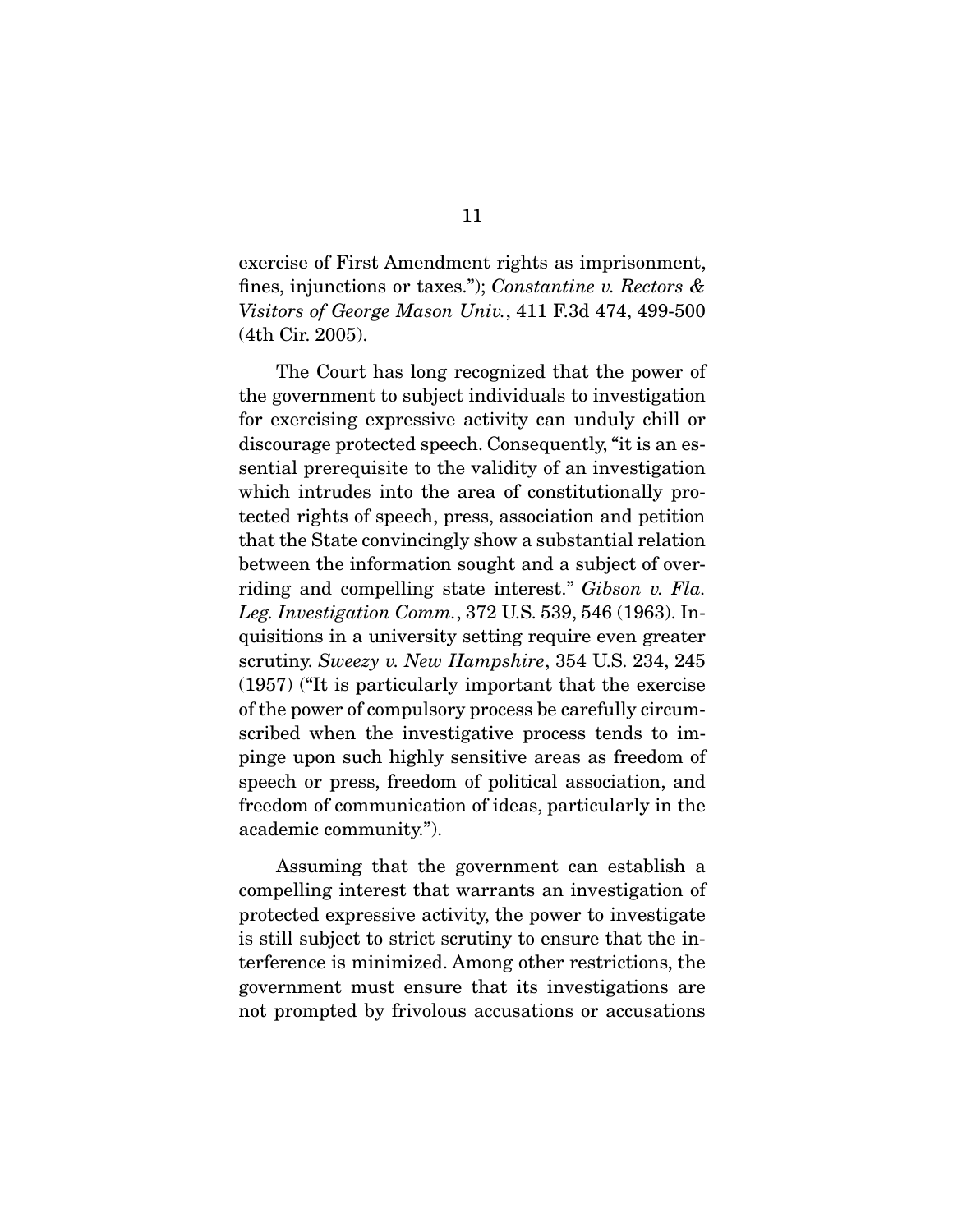that are not within the compelling interest. Thus, the government must screen accusations before commencing an inquisitorial investigation in order to eliminate insubstantial or frivolous complaints. *Susan B. Anthony List v. Driehaus*, 814 F.3d 466, 474-75 (6th Cir. 2016) ("There is no process for screening out frivolous complaints or complaints that, on their face, only complain of non-actionable statements, such as opinions."). *See Susan B. Anthony List v. Driehaus*, 134 S. Ct. 2334, 2345 (2014) ("*SBA List*") ("[A]dministrative action, like arrest or prosecution, may give rise to harm sufficient to justify pre-enforcement review."); *White v. Lee*, 227 F.3d 1214, 1233 (9th Cir. 2000) ("Because the plaintiffs' lawsuit could have been actionable under the FHA if and only if it were a sham, the officials were obligated to first determine that the suit was objectively baseless before proceeding with any potentially chilling investigation into the plaintiffs' protected speech and other petitioning activity—even for the stated purpose of determining whether the plaintiffs had filed the suit with an unlawful discriminatory intent.").

 The First Amendment's functional limitation on inquisitorial investigations is critical. Without that limitation, the government could subject targets to frivolous investigations. While the targets might ultimately be vindicated, that vindication would often come only after their having incurred substantial expense and great loss of time. And that assumes that they would have the necessary resources to challenge the government's actions.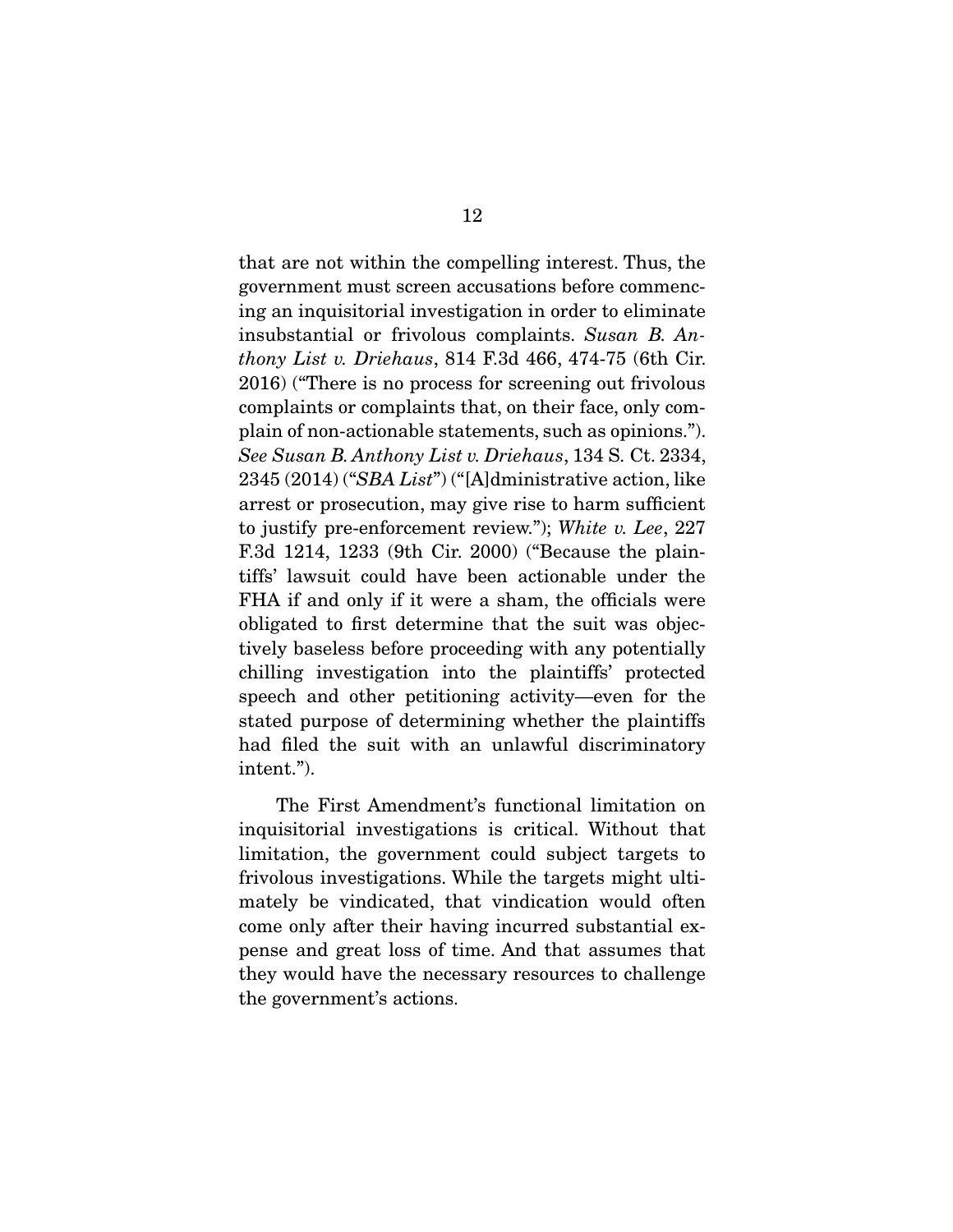Even "an ultimate disposition in favor of the target often amounts to merely a pyrrhic victory." *See SBA List*, 134 S. Ct. at 2346 ("The burdens that Commission proceedings can impose on electoral speech are of particular concern here."); *Gordon v. Marrone*, 155 Misc. 2d 726, 736, 590 N.Y.S.2d 649, 657 (Sup. Ct. 1992) (concerning so-called "SLAPP" lawsuits brought by private citizens in order to interfere with free speech rights). Thus, in recognition that the process should not be the punishment, most states provide procedural protections against "SLAPP" lawsuits.17 When it comes to government action, including by public university administrators, the First Amendment affords no less protection to student targets of investigations.

 In this case, while the complainants alleged that the petitioners' speech was "offensive," the complainants did not allege any severe harassment that could be punished consistent with the First Amendment. Nevertheless, without any even colorable allegation of conduct justifying permissible punishment, the University of South Carolina still required petitioners to participate in the investigation and to justify their behavior. Thus, the University violated petitioners' First Amendment rights when it failed to screen the complaints before it acted vis-a-vis the petitioners.

<sup>17</sup> Public Participation Project, *State Anti-SLAPP Laws*, https://bit.ly/2AhUJwO.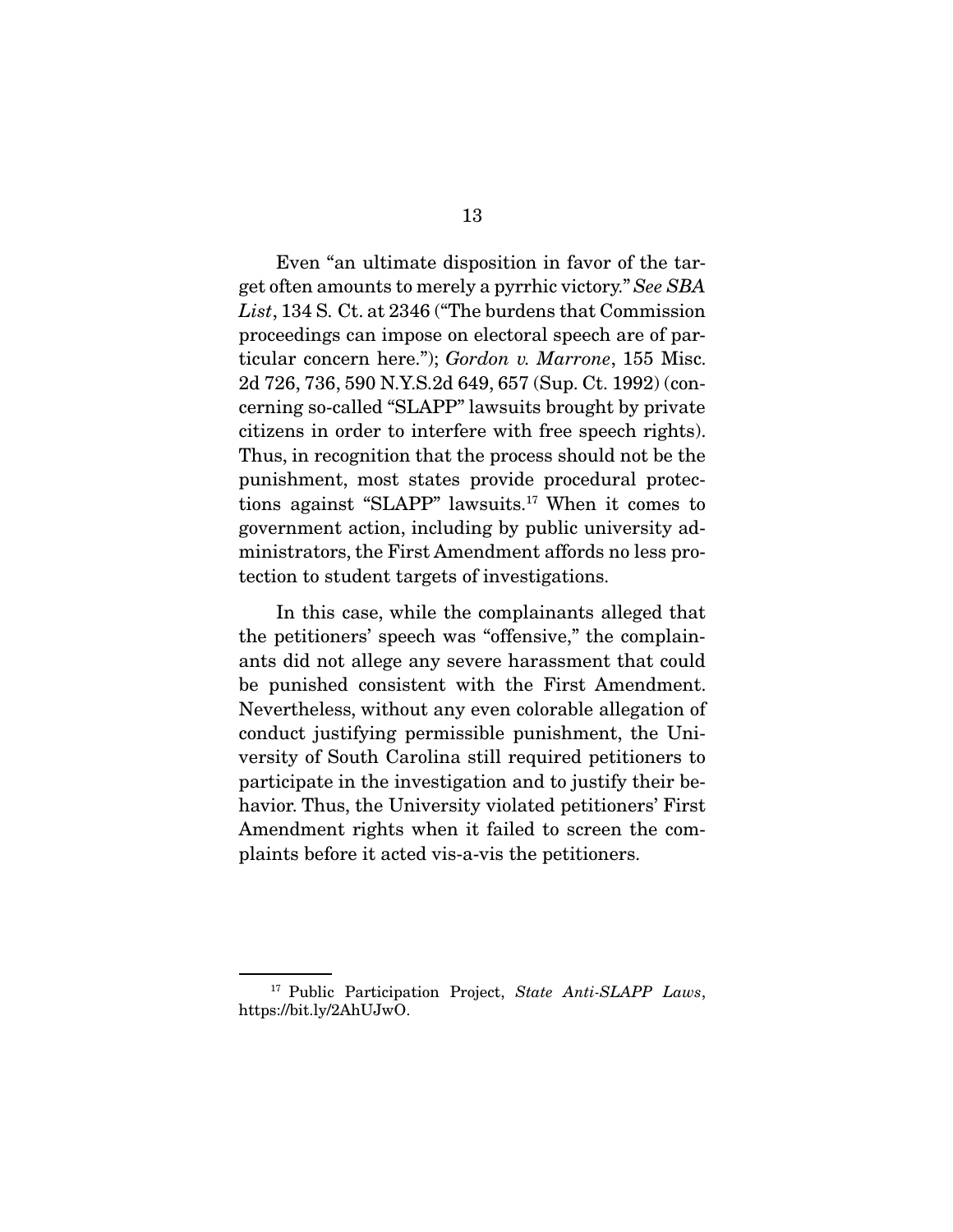### D. The First Amendment Forbids Blanket Prior Restraints On Speech, Like The Prohibition Imposed In This Case

Prior restraints bear "a heavy presumption against [their] constitutional validity." *Bantam Books, Inc*. *v. Sullivan*, 372 U.S. 58, 70 (1963). Such restraints are highly suspect because "a free society prefers to punish the few who abuse rights of free speech after they break the law [rather] than to throttle them and all others beforehand." *Se. Promotions, Ltd*. *v. Conrad*, 420 U.S. 546, 559 (1975).

 Moreover, prior restraints, by their advance prohibition of speech of a defined content, trigger the core First Amendment presumption against content-based regulation. *See Nat'l Inst. of Family and Life Advocates v. Becerra*, 138 S. Ct. 2361, 2371 (2018) (presumption against content-based restrictions); *Ashcroft v. ACLU*, 535 U.S. 564, 573 (2002) (The "government has no power to restrict expression because of its message, its ideas, its subject matter, or its content.").

 The University of South Carolina, by forbidding petitioner Abbott not to contact any complainant or discuss the matter "with any member of the faculty staff or student body" (Pet. App. 152a) effectively imposed a "gag order" comparable to those that courts have enforced and that have been subjected to strict scrutiny. Such a bare order, issued without any support, cannot survive that level of review. *See Neb. Press Ass'n v. Stuart*, 427 U.S. 539, 569 (1976); *In re Murphy-Brown, LLC*, 907 F.3d 788 (4th Cir. 2018).

--------------------------------- ---------------------------------